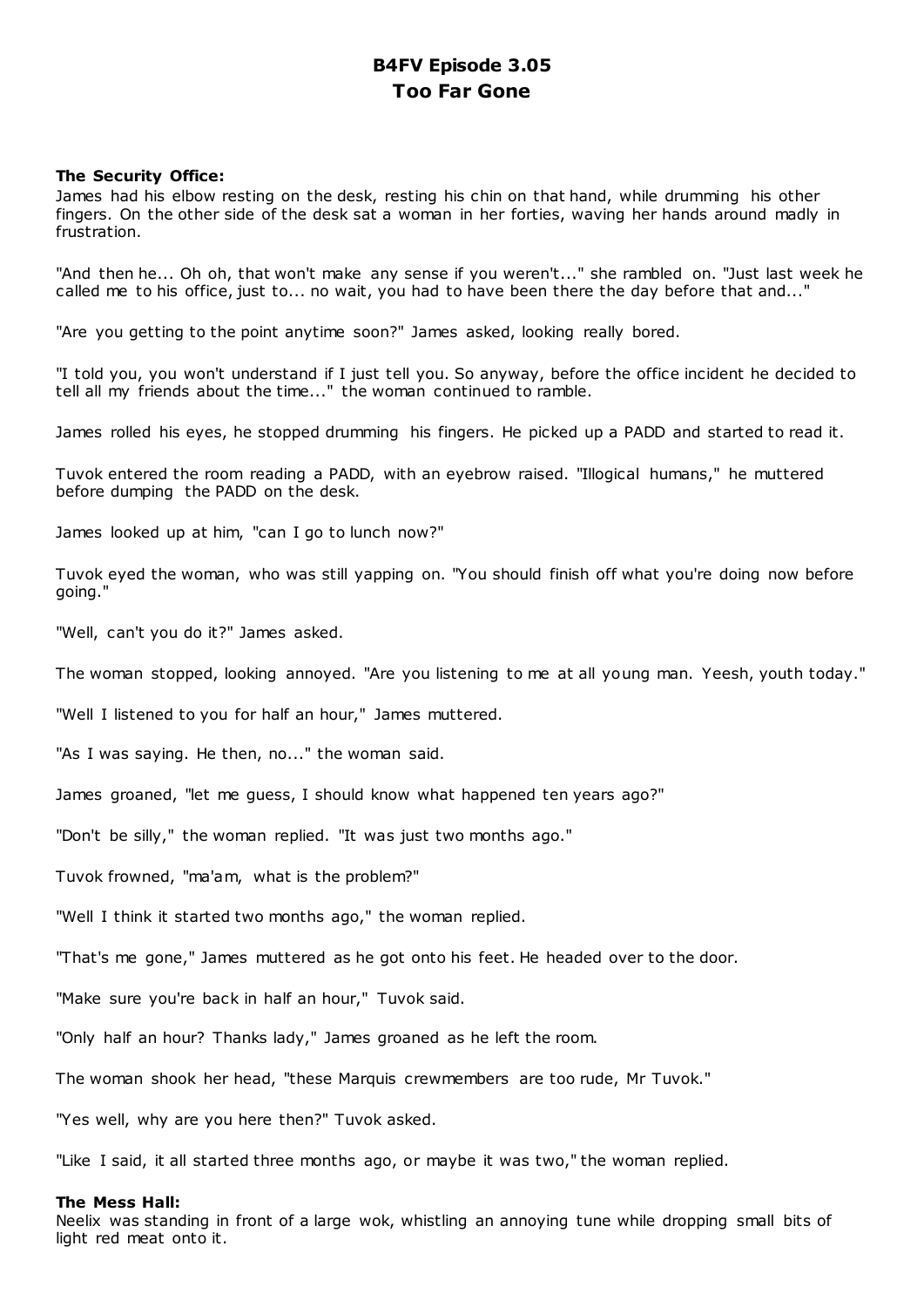The room was relatively quiet, only three tables were being used. Jessie was sitting at one, she kept glancing around the room and then looking down at the untouched plate of food in front of her.

Craig and B'Elanna had taken up another one, he scooped up the stir fry he had with a fork. As soon as he put it into his mouth he cringed.

"That bad?" B'Elanna questioned.

"The meat is bitter and squishy," Craig shuddered, pushing his plate away. B'Elanna sighed, she did the same.

James and Tom walked into the room. "It's great you know. No you wouldn't, only one girl is mad enough to like you," Tom was saying.

"What are you blabbering on about?" James asked.

"Well I'm a people person. I'm very good with women, and a lot of them can't get enough of me. They love the Tom attention," Tom replied. "I'm making my way through them all, sometimes it feels like there just isn't enough. Other times, it can be a little too overwhelming taking on too many at once. But that's between you and me, oh and Harry."

"Tom, everyone knows," James said. "Don't worry, I'm sure out of all the women on the ship, there's just Claire and Faye left to reject you and then you can stop. I know you can do it." He walked away.

Tom pouted, "no no! Jessie, Kes and uh, someone else are the only ones I've been rejected by, all the other girls love me."

James turned around, "just let me know when you start going through the men. I can finally have an excuse to carry a knife around." He turned back and headed over to Jessie's table.

Tom continued pouting, "god, I hate that guy." He headed over to the replicator.

James stopped behind Jessie, she looked up at him. "You're late," she said, glancing back at her 'food.'

"Sorry. I couldn't get this woman to shut up, she kept going on and on," James muttered. "I still don't know what that guy did to her five minutes before she came to the office."

Jessie looked amused, "um ok, I guess you're forgiven, this time."

James looked around the room, he spotted Tom walking over to B'Elanna looking slightly pale. Craig was playing with his food while she watched in disgust. Two crewmembers were on the other side of the room eating real food.

"Ok, Tom's here, so is B'Elanna and other people," James said.

"Yeah, and?" Jessie said.

James sighed as he turned in the direction of the kitchen. "Neelix, is that a Janeway poster on your wall," he said as loudly as he could. Neelix and everyone else glanced over. James quickly kissed Jessie on the cheek before sitting next to her.

"Why am I looking?" Craig questioned. He shuddered, "scary woman."

Tom shrugged, "that's another girl I didn't even try or will hit on, Taylor."

James rolled his eyes, "you never know."

Tom shuddered too. B'Elanna glanced back at him, she groaned into her hand. "Oh great, it's our resident Brock wannabe."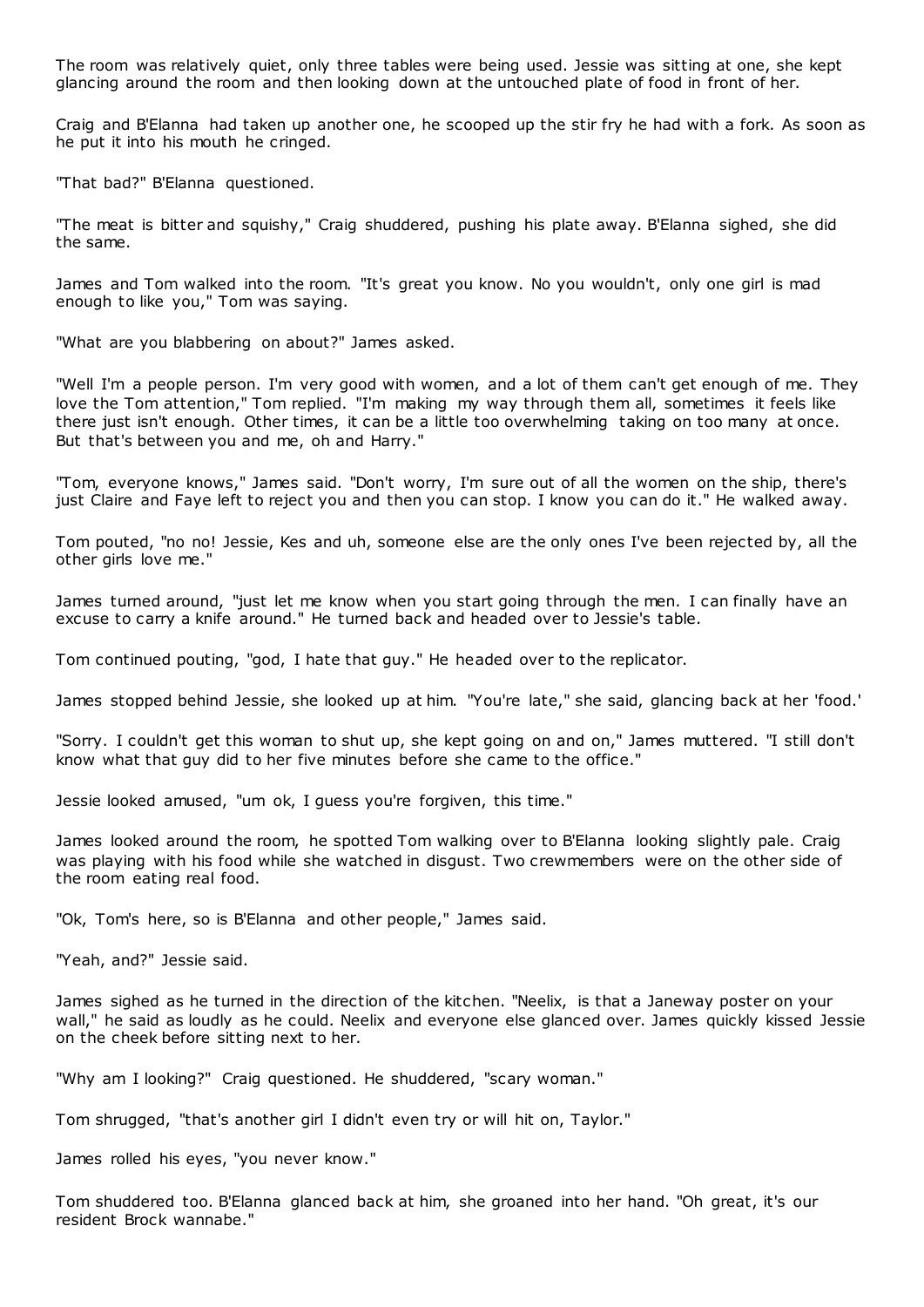Craig glanced at her, "who?"

Tom finally got over to her table, shaking like a leaf. "Hi... B'Elanna."

Craig smirked, "I think I'll go." B'Elanna stared angrily at him, making him cower. "Later."

"What do you want Tom?" B'Elanna asked.

"I was wondering if you'd um, ahem... join me for um, dinner sometime," Tom replied with a stutter.

"Well let me think ab... no," B'Elanna replied.

Tom frowned, "but, why not?"

"Because you're a pig," B'Elanna replied.

"No I'm not, why do you think that?" Tom asked.

Jessie briefly glanced back at them, "I wouldn't go that far."

Tom smiled, "thanks Jess."

Jessie glanced back with a raised eyebrow, "um, actually I was defending the pigs."

Tom pulled a face, he glanced over at James who was trying not to laugh. "And you'd better not have anymore cheek for me."

"Nope, I've filled my five minute quota," James said. He glanced at the watch on his arm, "one minute and thirty to go until my next one."

"Don't bother, save it," Tom grumbled. He walked away in a huff, he stopped at the kitchen.

Neelix was busy staring at the wall still, "why would I? Though a nice poster of Kes could go there."

"Neelix, what is that?" Tom asked, eyeing the stir fry.

Neelix smiled as he turned to him, "one of my new recipes."

"No, the meat," Tom muttered.

"Oh well it seemed a waste to well waste the little fellas. They're quite an acquired taste," Neelix replied.

Tom stared blankly, "what little fellas?"

"Our alien invaders from last week," Neelix replied.

Tom's eyes widened, he backed away a metre. "You mean you cooked those big spider things!?" Everyone else in the room looked over. Craig turned a little pale.

"Oh god, I ate spiders," he muttered. He ran out of the room.

Neelix tried to look innocent, "what, I heard that humans eat a lot of Earth arachnids anyway in their sleep. These guys are full of protein."

Jessie pushed away her plate, "James, thank you for being late. Eew."

"Why?" James asked, looking worried.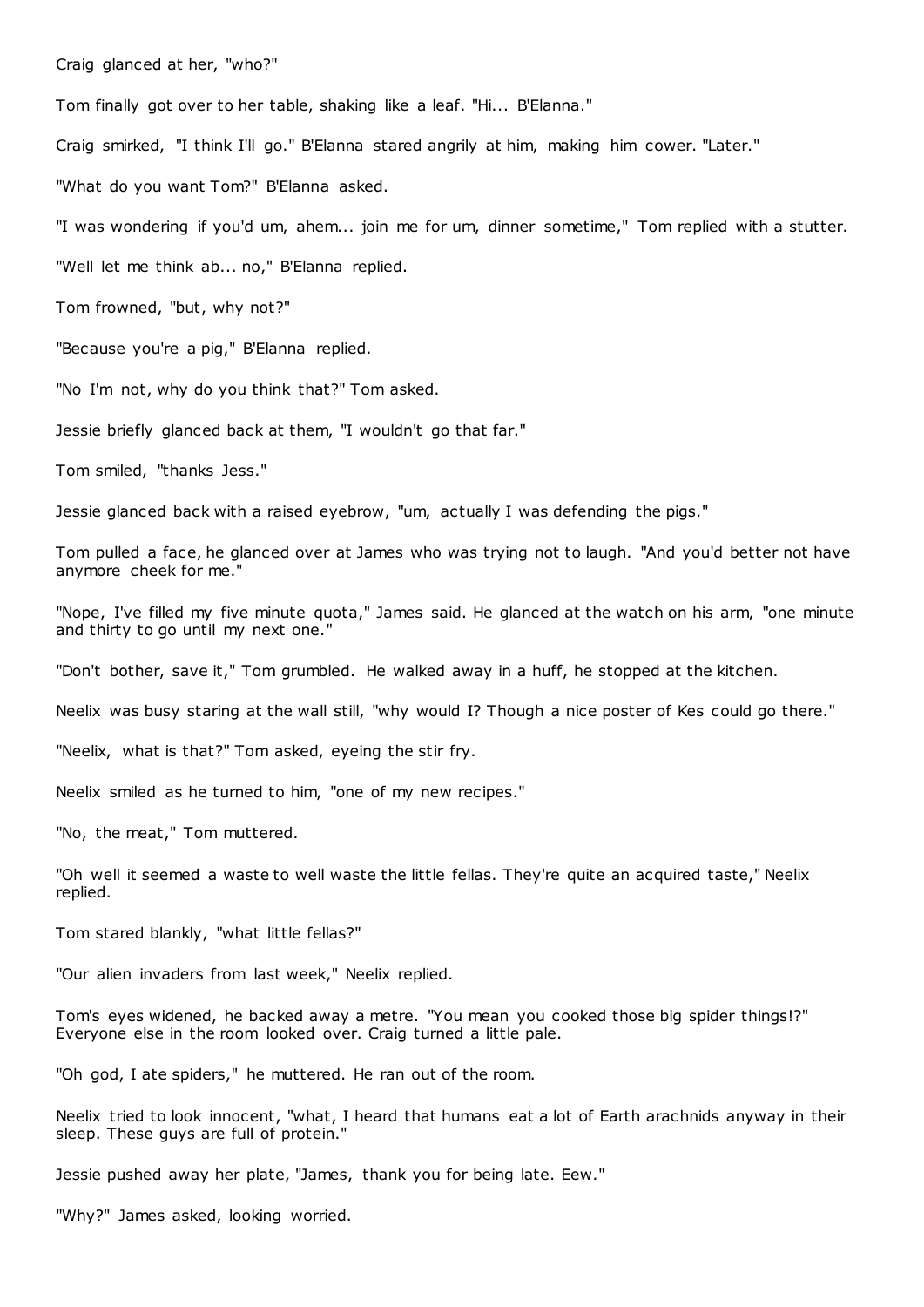"Because I delayed eating until you arrived," Jessie replied, she shuddered.

"Why don't you replicate food," James said.

"Because I am saving for something else. I'm thinking of giving up on it though, before Neelix kills me," Jessie muttered, passing an icy glare over at Neelix.

"You can't let good meat go to waste, they're not poisonous," Neelix stuttered.

Tom backed away again, "you know, just seeing the meat is freaking me out. I'll have food later." He rushed out of the room.

"I'll get something else," Jessie sighed.

James got back up, "I'll get it. What do you want?"

"No, I've been saving a while. I have plenty thanks," Jessie said.

"If you insist on paying, I'll hack into your account," James said with a shrug.

Jessie tried not to laugh, "oh that's sweet."

"I thought sarcasm was my thing," James said.

Jessie shook her head, "I'll have a sandwich, surprise me. In a good way."

"Right, but I doubt many things in the database is worse than spider meat," James said as he headed over to the replicator.

Jessie watched him, then turned her head back to the plate on the table. "This better be worth it," she muttered.

### **The Ready Room:**

Chakotay and Kathryn were sitting on a blanket nearby the coffee table. Also on the blanket was a basket, a few plates and of course flasks of coffee.

"This is nice," Kathryn commented before sipping on her coffee.

"Yes, for once Neelix had a good idea," Chakotay said.

Kathryn's eyes widened, "did you tell him?"

"No, I said I was asking on a friend's behalf," Chakotay said, smiling.

Kathryn sighed, "oh good."

Chakotay carefully put his cup down next to one of the plates. "Speaking of Neelix, he had an interesting idea for a crew get together."

"So soon after the 'sports week' idea? I think we're going to need a little more time to recover from that," Kathryn said.

Chakotay smiled again, shaking his head. "We could try it in a month or two's time. It will be fun."

Kathryn sighed, "what is it?"

"A talent night," Chakotay replied with a smirk.

Kathryn groaned, "oh god."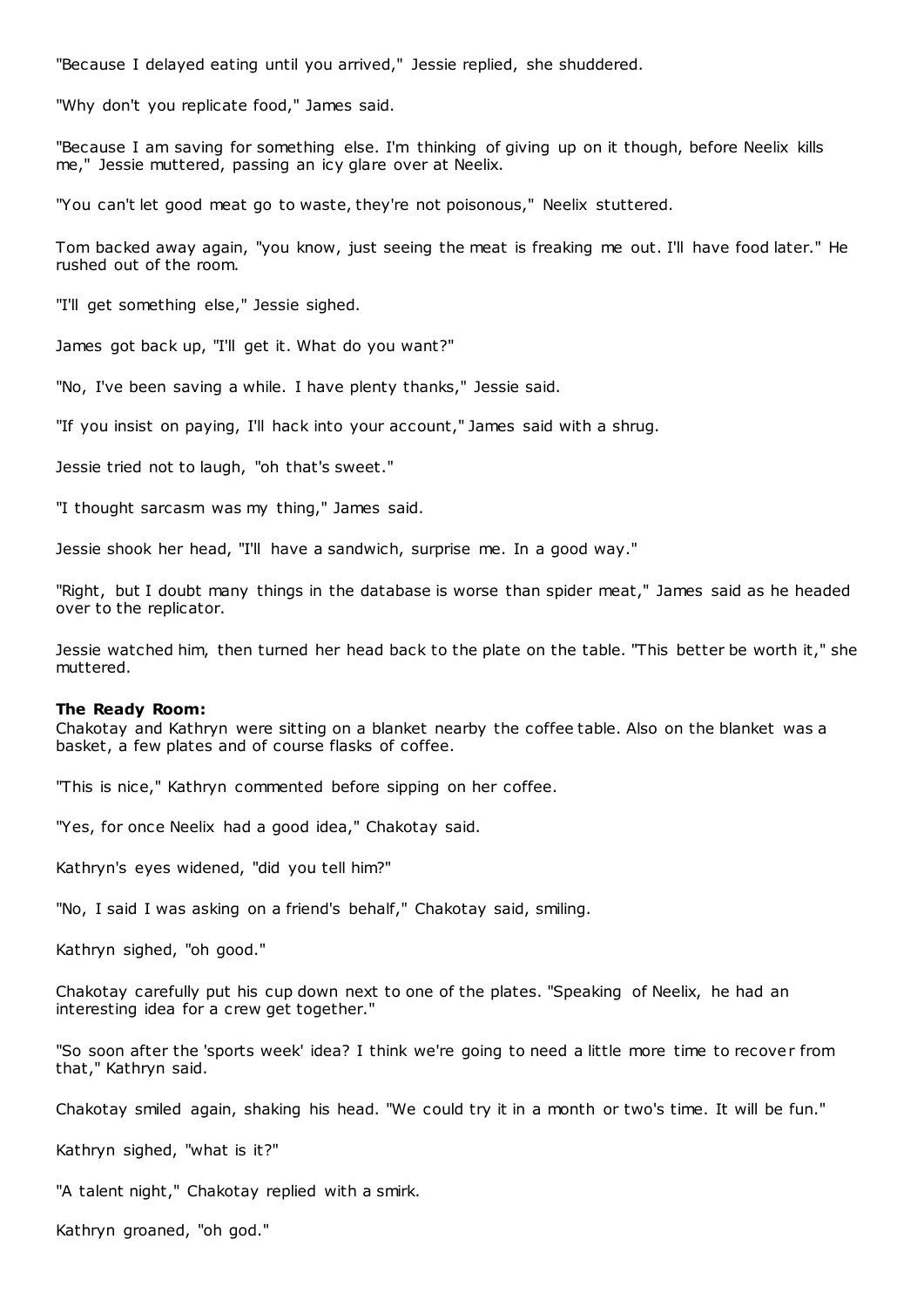"It won't be that bad," Chakotay said.

"Only cos you'll never take part and just watch," Kathryn muttered.

"That's the plan. I hope you come up with something and join in," Chakotay said with a sneaky grin on his face.

"I think I'd need a lot more than my usual dosage of coffee before I do," Kathryn said.

Chakotay raised his eyebrow, "that's not true, you're the type who'd just have to join in. You just want another excuse to increase your daily coffee amount. Sometimes I worry what..."

Kathryn looked nervous, "I'm going to tell James the truth this week. So it's out of the way and it'll give him time to get used to it. You know before the baby comes. And I was thinking of doing the Dying Swan for the talent night." She continued sipping on her coffee.

Chakotay just stared at nothing with wide eyes. He slowly put down a sandwich slice he had just picked up. Kathryn looked back up at him, she waved a hand in front of his face. "Chakotay, hello? Oops, I broke him. If you want I'll just read a poem for the Talent Night instead. It's not that bad. It's only a dance, no swans actually die. Chakotay?"

# **Later, The Security Office:**

Tuvok guided the woman from the first scene towards the door. "Whatever he did, I will handle it."

"But you didn't let me finish," the woman stuttered.

"From what you've told me I can tell he's a bully. I'll handle it, goodbye," Tuvok said. He pressed the button next to the door, it closed in her face.

"So, how far did she go before you stopped listening or went nuts?" James asked from the desk.

"Nuts?" Tuvok said. "I was listening, I just had a lot of work to do."

"Yeah yeah, five minutes of her and all that Vulcan control had washed away into nothing," James said. "I saw you clenching your fists."

Tuvok cleared his throat, "I was not. She was upset, and..."

"Oh I think you were. You were going to go all natural Vulcan on her," James said, turning back to the computer on the desk.

"I was not, I have full control," Tuvok said.

"Shame," James muttered.

Tuvok raised his eyebrow, "Vulcan nature is extremely volatile. It is a good thing I keep it under control."

"I only said shame because somebody should have gone 'evil' on her. I was five minutes away from slitting my wrists, again," James said.

"Not advisable Mr Taylor," Tuvok said.

"What, you're saying that you'd be so angry and violent you'd be a danger to everyone?" James questioned. "Yeah, it's not as good as it sounds."

"You cannot compare your evil state with a Vulcan without control," Tuvok replied.

"Right, Vulcans aren't so tough. I've knocked two out in my time," James said. He frowned, "but they really shouldn't be chosen for Slayers."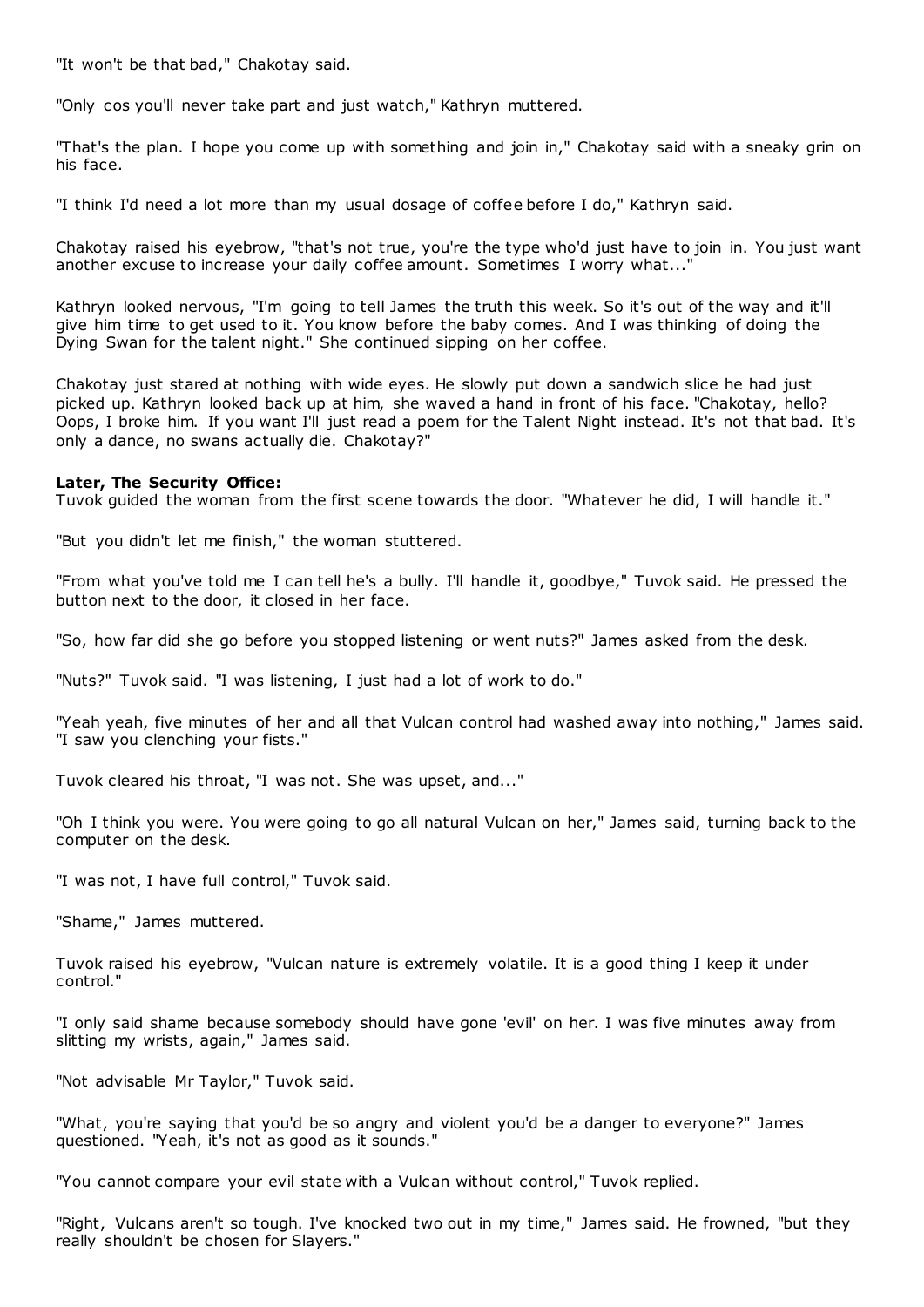Tuvok's eyebrow went higher, "yes indeed. As far as I'm aware, there have been no Vulcan Slayers. Now, I should get back to the bridge." He stepped out.

James smirked as he glanced back at the computer, "why am I glad? 'It would be illogical to fight, now stay still as I put this stake in you'." He looked back at where Tuvok was, "why does everyone do that?"

He did some work for a few minutes, during that time he failed to notice the doors open and close again. Somebody's hands slammed down on the table nearby the computer, but James didn't move or look away from the computer.

"You've got to help me," Tom said. James ignored him. Tom groaned, "hello!?"

"I asked you to warn me, I haven't got a knife yet," he said, still staring at the screen.

Tom pulled a face, "eew, yeah right. Like you'd be my first choice."

"What do you want? I can't punish every women on the ship for kicking or punching you, cos they're allowed to defend themselves after constant harassment," James questioned.

Tom rolled his eyes, "no. You should learn not to take those kind of ramblings seriously. It's just guy talk, you know like *I am going to kick his ass*."

"That's guy talk? I say similar stuff all the time and I usually mean it," James said. He finally glanced at him, "the fight talk, not the women one."

"I got that fine on my own," Tom muttered, staring blankly. He sat down on the chair opposite after dumping a packet of crisps on the desk. "I don't need your help in a Security matter anyway."

James shrugged, "fine, I've been opening a lot of jars lately so..."

A smirk appeared on Tom's face, "really? Now that's a cool job."

"No that was a joke, you didn't let me finish. The end of it was something like *so I think I can open up that packet of crisps*, or something," James said. Tom's eyes narrowed. "What do you want?"

Tom groaned, he picked up the crisp packet. "I really, really like somebody and I want your help. I want to get her to like me."

James looked confused, "when did I become a genie?"

Tom looked like he was going to cry, "would you please be serious?"

"All right, but I'm still confused," James replied with a shrug.

"I need advice," Tom said.

James tried to hide a smirk with his hand, "from me? Tom is asking me advice on how to get a girl to like him."

"If you tell anyone I'll..." Tom grumbled. James interrupted him by laughing. "I'll scowl at you?"

"Better get Sickbay on standby then," James sniggered.

"Please, this is important. It'll ruin my reputation if you tell everyone," Tom said.

"You mean the reputation of being a girl magnet, but not in the good way," James questioned, trying not to snigger. "Ok seriously, why come to me?"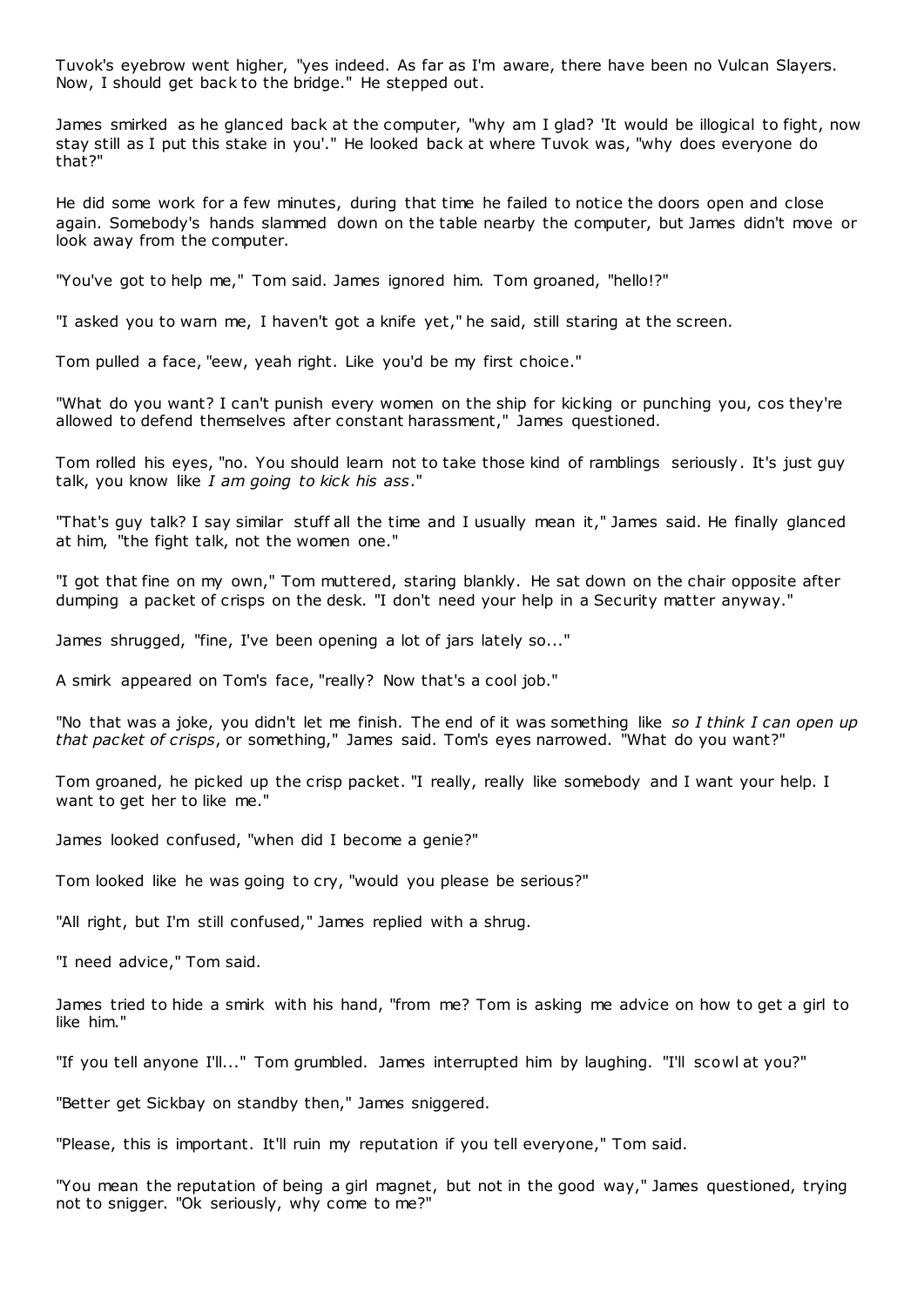Tom shrugged, "well Harry would laugh at me."

"What have I been doing for the last minute?" James asked.

"Yes but he's worse off than I am. At the very least you've got girls that are friends. And judging by Jessie and Zare's bitch fight the other week, Zare obviously had a crush on you and same with Jessie," Tom replied.

"What bitch fight?" James asked. "What are you talking about?"

"Oh, that vampire planet. There was a lot of meows and scratching going on between them. Obviously something went on behind the scenes," Tom replied.

"Well I don't think... oh whatever. Who are you trying to ask out?" James asked. He tried not to laugh again, "is it B'Elanna?"

Tom turned a little red, "um yeah, another reason why I came to you."

"I've never asked out B'Elanna," James muttered.

"No, she's like Jessie in a way. She's mean when she rejects, bad tempered. You get the point," Tom said. "You've obviously had experience."

"I haven't," James groaned.

"Fine, Jessie likes you, tell me why?" Tom asked.

"Look Tom, I don't know," James muttered, looking uncomfortable. "You want advice?"

"Yep, as long as it isn't sarcastic or anything," Tom replied.

"If you actually truly like B'Elanna, why can't you be friends with her instead of being a creep," James said.

Tom nodded, "yeah I can do that. How long should I wait before trying again?"

James groaned into one of his hands, "what? You don't, that's not what I meant at all."

"It's so obvious. Be friendly, which I can do, and wait for her to notice me. What if it never happens?" Tom asked.

"Don't worry, I'm sure you'll become obsessed with someone different next season," James groaned again in response.

### **Meanwhile, on a mystery ship:**

A group of people stood in a dark room, of course all you could see was their shadows.

"I don't know why I never thought of it before. It's genius," bad guy one said.

"It is? How will it help us?" bad guy two asked.

Bad guy one groaned, "of course it's genius! Your small mind cannot comprehend it after all. Then again, the plan could be absolute pants and you'd still not understand it."

"Exactly, the plan is probably pants. You have no proof that it's genius," bad guy three said.

"I do, I came up with it and that's final," bad guy one snapped.

"I thought that we just had a finale," the only girl there said.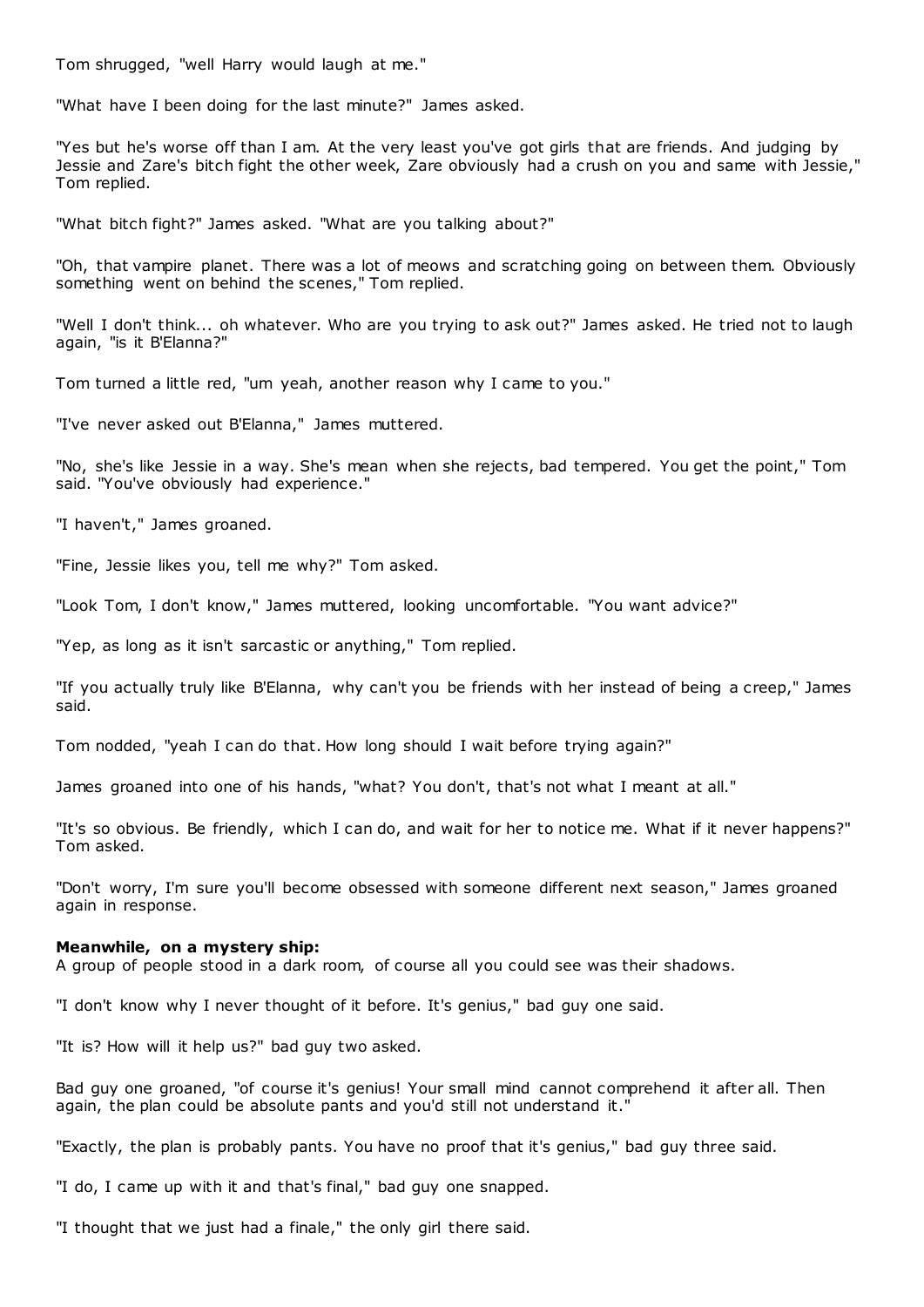"I said final, gah why do I even bother? Next season I'm ditching you people!" bad guy one snapped.

"Like that would ever happen," the girl said sweetly.

### **The next day**

#### **James/Jessie's Quarters:**

James walked out of his bedroom, he headed over to the bathroom. Jessie rushed over, she pushed him out of the way on the way in. He just stared at the door.

"Jess, are you all right?" he asked.

Thirty odd seconds later Jessie's voice come through the door, "yes uh. I just really needed to go." The door opened. She stepped out looking really pale. "It's all yours, sorry."

"You don't look fine. You've been like this for a while, maybe you should see the doc," James said.

"No I'm fine, no need," Jessie stuttered. She put a hand over her mouth, she rushed back into the bathroom.

James frowned before following her inside. He found her kneeling on the ground, covering her face with her hands.

"Ugh, ok you got me," she muttered. She pulled herself back up.

James headed over to her. "Maybe you should stop eating Neelix's food."

"I've already decided to do that," Jessie sighed. "I'll be ok in a few hours."

James put one arm around her, "maybe you shouldn't go to work." He kissed her on the forehead. "I'll tell Janeway on the way to work."

"No, I always go. I'm fine," Jessie said. She headed back out of the room. James followed her out.

"Maybe you should lie down for ten minutes," he said.

"No, I am just sick every day. Afterwards I'm good," Jessie said. She stopped in the middle of the room.

"How long's this been going on?" James asked as he slipped his arms around her.

She turned around, "not long, I wouldn't worry."

"I've got something that'll make you feel better," James said. He headed back towards his bedroom. Jessie watched him go in with a confused look on her face. He stepped back out, holding a small box. "Here, think of it as a get well present."

"You didn't have to," Jessie said.

"No it's fine. It was going to be a birthday present, but I want you to have it now," James said. He handed the box to her.

Jessie raised her eyebrow, "my birthday's in four months."

"I know, you really should have it now. I'll probably get something else," James said.

Jessie sighed as she opened the box, "you really shouldn't have." Inside the box was a silver necklace, she gasped as she looked inside, "oh my god." She looked back up at him, "this is the one I was saving up for. How did you know?"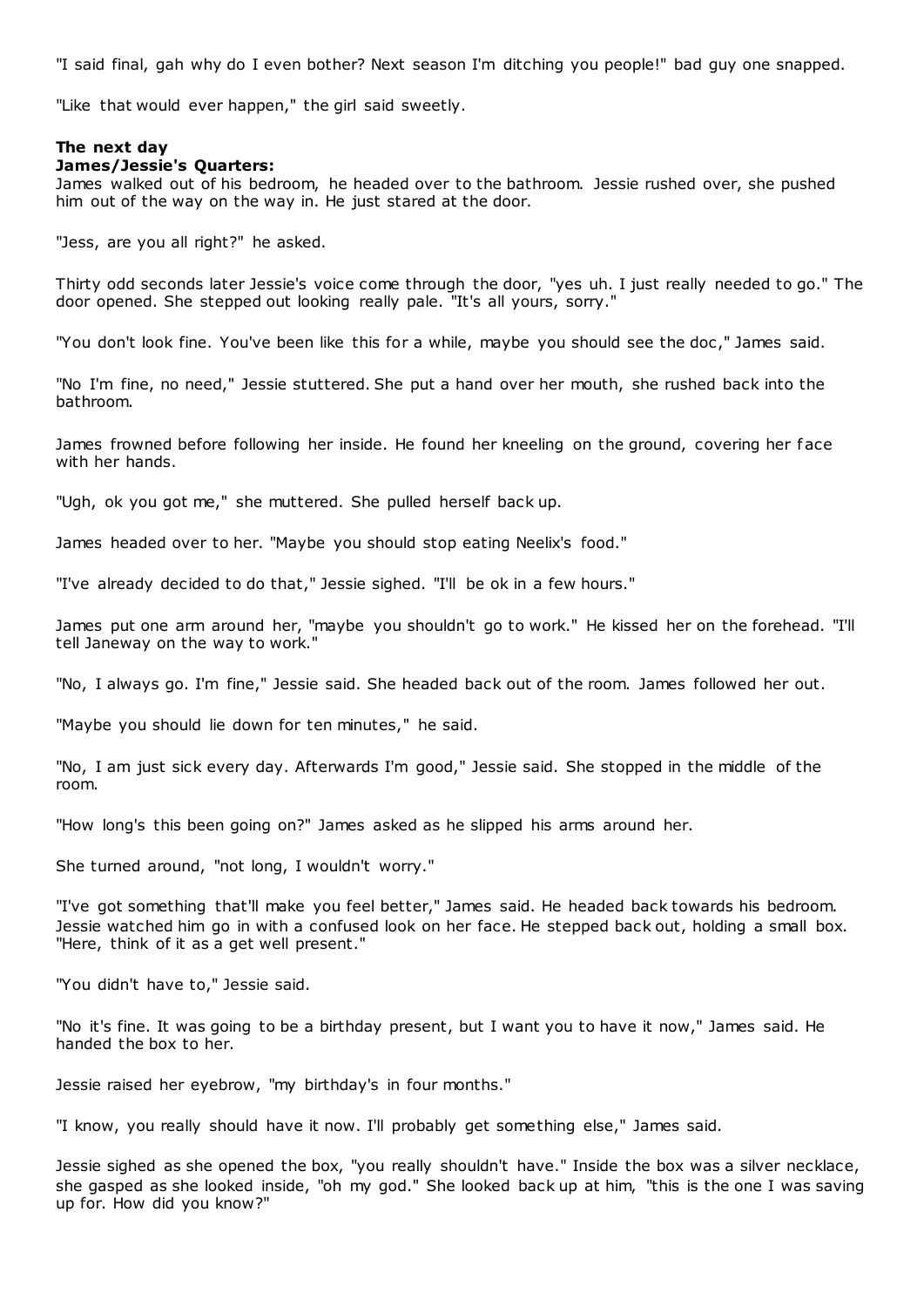"That doesn't matter, as long as you like it," James replied.

"Like it? I love it, but it'll take me ages to pay you back," Jessie said.

James frowned, "it's a present, you don't have to pay anything."

Jessie pouted, "but, how did you, why did you..."

James smiled, he leaned in to kiss her. "You're welcome."

"Uh, you do realise that I just threw up twice?" Jessie muttered nervously.

James shrugged, "yes and doesn't matter. Don't worry about the necklace, you deserve it."

Jessie continued to pout, "no I... I should get something for you, this is too much."

"No you don't, after the Za... well Z word incident and everything," James muttered. "Now I really have to go, excuse me." He headed over to the bathroom.

Jessie sighed as she stared at the box.

#### **Later, the Mess Hall:**

"I'm a horrible, horrible person," Jessie said, she placed a hand across her face.

Kes shook her head, "no you're not Jess."

"Yes I am," Jessie said. She pulled the necklace out from under her uniform jacket, "look what James got me, as a get well present."

"Hmm, it's nice," Kes said.

"It's the one I was saving for, but had to stop because Neelix's food was causing hazards to my health. You know why I stopped really, cos of the you know... the baby. I wouldn't have cared otherwise," Jessie muttered. "I haven't had the guts to tell him yet, and to him I'm just sick. He then gets me the expensive necklace as a get well present, but I'm not even sick."

Kes sighed, "can I interrupt here? What's so bad?"

"It's awful. I should have told him by now, and I'm sure he only got me it because he feel's guilty about the Zare thing," Jessie replied.

"Then just tell him. He has every right to know," Kes said. She shrugged, "what's the worst that can happen?"

Jessie stared blankly at her, "that's easy for you to say. If you ever have a kid, your guy would know about it before it's even created. You'll never have to worry about it."

"I guess so," Kes muttered.

Jessie sighed, "I'm sorry. I really should tell him. I think I'll just get it over with."

"What, now?" Kes asked.

"No, when I see him next I will," Jessie replied. She looked really nervous, "he's really going to freak. Then he'd probably demand the necklace back because I'm horrible."

"You're not horrible. James is sometimes unpredictable, and I'd be worried too," Kes said. "I bet everyone would be worried about telling him something really important, he could be fine with it or could freak out."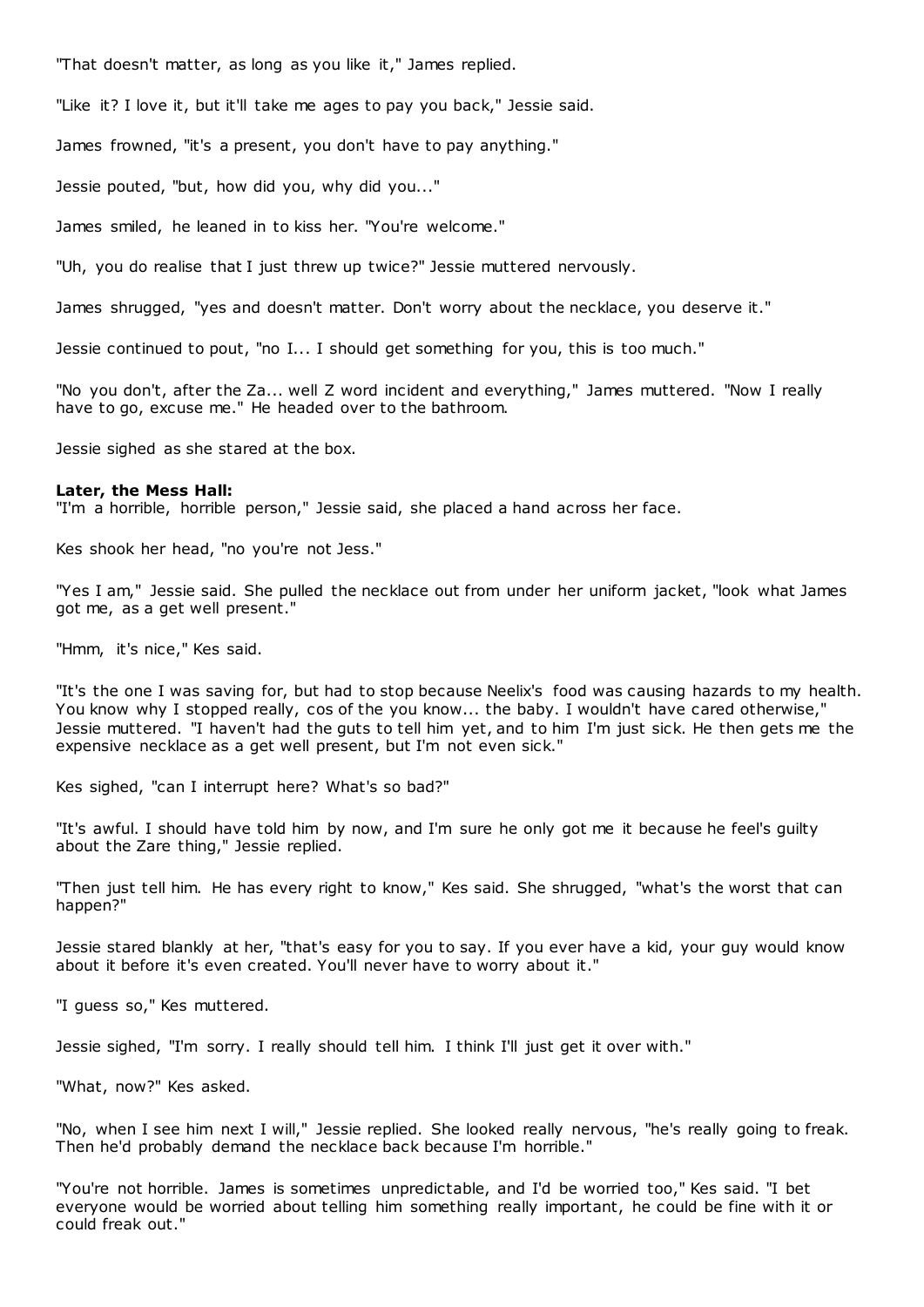"Yeah, it's just that I'm nearly two months pregnant now. He's going to wonder why it took me so long," Jessie said.

# **Meanwhile, the Security Office:**

Kathryn paced backwards and forwards in front of the desk. James watched her with a bored look on his face.

"Right I'm ok," Kathryn sighed. She stopped to face the desk. "I need to talk to you about something."

"Look can I just clear something up? I'm the guy who tells the teams where to go, read security reports and crap. I am not the counsellor," James muttered.

"What do you mean?" Kathryn asked.

"You're the fourth person who wanted to talk to me, this week," James replied.

"I'll make it quick, I promise," Kathryn said.

James rolled his eyes, "fine, go ahead."

Kathryn smiled, she calmed down a little. "So... uh, um, do you like frappuchinos?"

# **Meanwhile in Engineering:**

Tom strolled over to where Ian was working. "Ian, can I talk to you?"

"Um ok," Ian replied.

"Right. I need some ad... oh wait, girls always cheat on you, I don't want your advice," Tom muttered. He walked away, shaking his head.

Ian pouted, "not always."

### **The Security Office:**

"I think the best kind is the coffee and lime kind. So gorgeous," Kathryn said. She started pacing again, "you mix the separate frappuchino's together into one big one."

"Good god," James groaned as he fiddled with a pen knife.

Kathryn leaned on the desk while she stared out the window. "So um, what's your favourite kind?" She glanced at him, he was a little too busy scratching the desk with the knife to reply. "Well?"

"I dunno, chocolate. Now will you please leave me alone or something," James groaned.

"Ok, I wanted to talk to you about something really important," Kathryn sighed. She sat down opposite him. "That's a nice pen knife," she said finally.

### **The Bridge:**

"This is fun," Jessie commented.

Danny nodded, "yep." She waved her hand in front of Chakotay's face. "Maybe he walked in on Janeway in the shower."

Jessie pulled a face, "how can you do that by accident?"

Tom sniggered, "the question is how can you do that on purpose."

"Lets see how far gone he is," Jessie said, she slapped Chakotay across the back of the head. He didn't even flinch.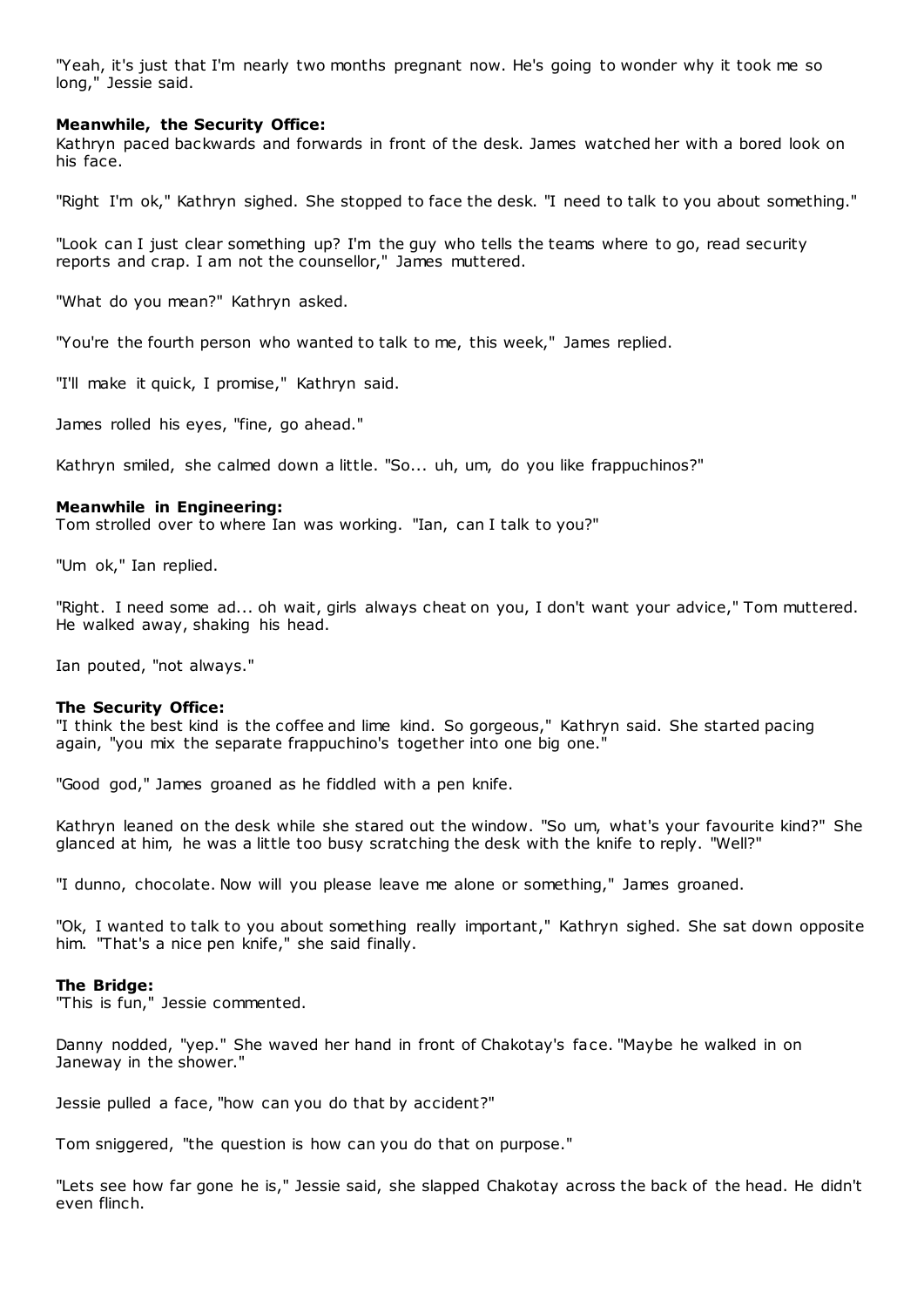Danny knelt down in front of Chakotay, "let's poke him in the eye."

"Crewmen, please go back to your stations," Tuvok said from Tactical.

"Men, how sexist," Danny grumbled. "Crewwomen, jeez." She and Jessie headed back tow ards their stations.

Tom walked over to where Chakotay was sitting. "Hey look I need some advice, I know we're not best of friends but..." He pulled a face, "wait, you're with Janeway. If I wanted Janeway I'd bribe her with coffee. It won't work for anyone else."

Jessie's eyes lit up, "what about coffee?"

Tom smiled deviously, "um, I was asking if anyone wanted a..." He shook his head, and smacked his head with his hand. "No Tom, bad." He headed back to his station.

"Um what do you want advice about Tom? Maybe I can help with it," Harry questioned.

Tom burst out laughing, "you can't be serious right? If I want to know how to come onto guys while sleep walking, I'll give you a call."

Harry didn't look too happy, "has James been spreading that crap again? I never tried to kiss him ok." Everyone stared at him, he blushed madly. "I said I never did ok, he's just making it up."

"Well why not, everyone else does," Jessie grumbled while fiddling with a strand of hair. Everyone turned their attention to her instead. "Not that I ever did or care. Um, where's Janeway anyway?"

Danny smirked, "oh you're not getting away from that one that easily."

# **The Security Office:**

"It's not so much a beverage, it's more of a..." Kathryn said. She grabbed the cup James had on the desk, "oooh oh!" She drank some of it. "Ok, what was I saying?"

"I don't care," James moaned behind his hand. He moved it away, "you've talked about frappuchino, boy scouts or something similar that has pen knives, and I lost interest when you started talking about scarves."

Kathryn sighed, "no that wasn't it." She glanced back at the cup. Her eyes widened as she slammed her fist on the desk, startling him. "Damn it James, you're Security. People keep stealing the rest of my coffee!"

"Actually that was mine," James muttered.

Kathryn ignored him as she knelt down in front of the desk, and folded her arms on it, getting tears in her eyes. "It's those pixies, I'm sure of it." She buried her head in her arms, all that he could hear was sobbing.

James groaned, "there there."

Kathryn looked up at him with her usual icy stare, "are you going to do something about it, young man! Go slay them or something, god. What do I have to do to be respected around here!"

"Maybe if you avoided words like pixie, and stopped acting like you're stoned or drunk after two cups of coffee," James said.

Kathryn giggled, "oh I'm not drunk, and I have no stones." She started sniffling again, "oh it's not fair." She slammed her fist on the table again, "I still don't see you doing anything about it. Get me a latte or something at least."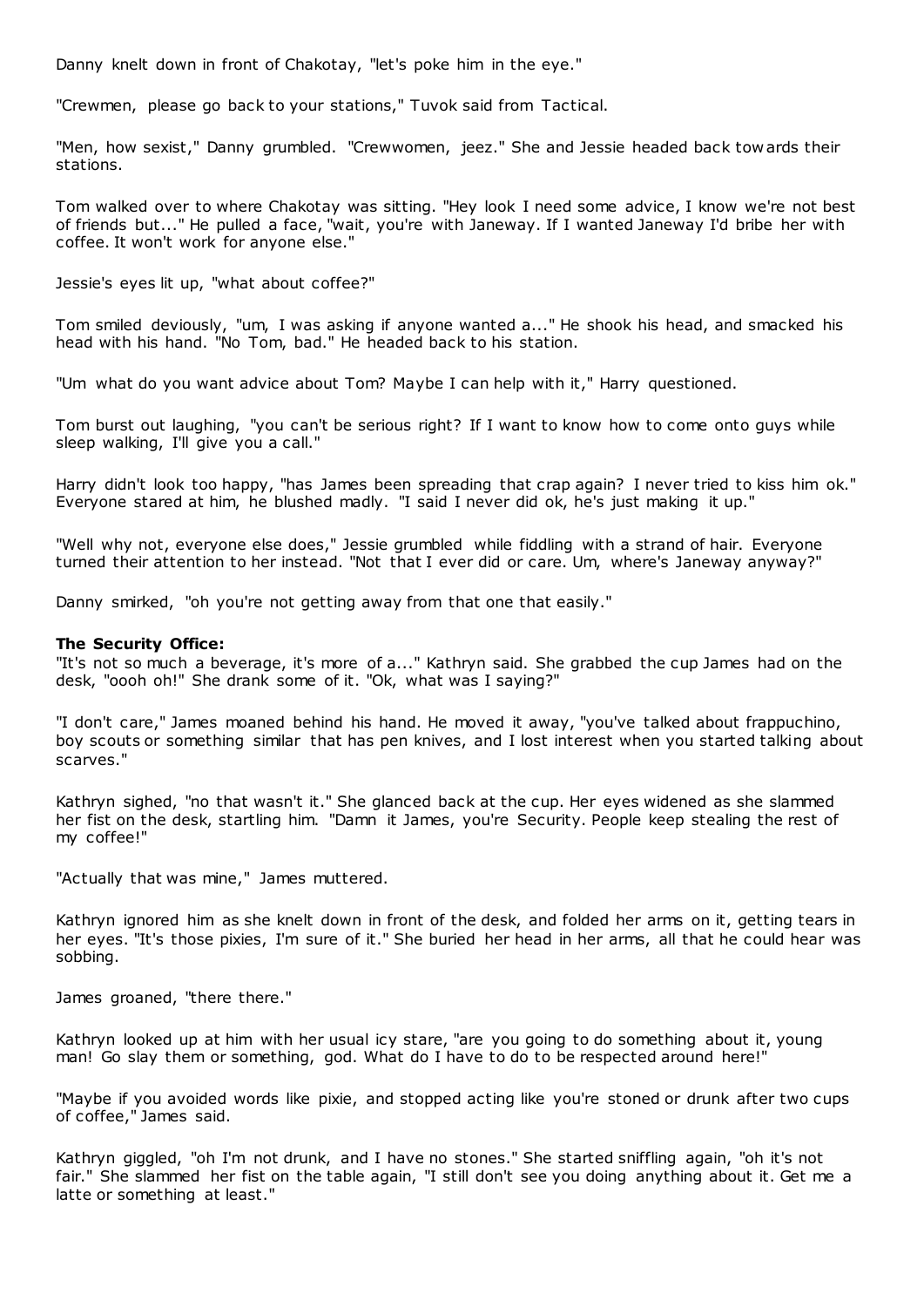James rolled his eyes, "no. I'm not a Costa Coffee worker, a Pixie Slayer, or a counsellor. I'm also not everyone's personal body guard, a crisp packet opener, the best one to ask for girl advice, or a bloody therapist which is what you obviously need."

Kathryn gasped, "I can't believe how mean you are, I'm not telling you my secret now."

"Should I be disappointed? Maybe you should tell Chuckles. Speaking of which, he hasn't killed himself yet has he?" James questioned.

# **The Bridge:**

"So you see my problem," Tom said.

Tuvok raised his eyebrow, "yes I do."

"Well somebody suggested being her friend, do you think that would work?" Tom asked.

"Mr Paris, Miss Torres has often shown her distaste of you. Pursuing her would be futile," Tuvok replied. "Now please, go to your lunch break."

Kathryn stumbled onto the bridge, still crying her eyes out. "I've never been so insulted."

Tom stared at her, then back at Tuvok. "I take it you've been making your way around the senior staff then."

"No, the replicator said I was fat," Kathryn cried.

"Are you sure it didn't just say, warning this food content has too much fat in it?" Harry asked.

Kathryn frowned, "that would make more sense."

"Well that's that then, nothing to be upset about, unlike me," Tom grumbled as he made his way to the helm.

"I'm probably easily upset after my little chat with James. He's surprisingly mean when he wants to be," Kathryn sniffed.

Chakotay finally came back to life, "did he not take it well?"

"No, didn't tell him and shush!" Kathryn snapped. "He just said I needed therapy and other things."

Tom folded his arms in a huff, "some people are just too honest, it makes me sick."

Harry tried not to laugh, "serves you right."

Kathryn leaned on the banister, "so, what's been going on then?"

"Nothing, which is weird. We're half way through the episode," Harry replied.

### **Meanwhile, the Security Office:**

Jessie walked through the door with her arms folded, "it's not fair."

James looked up from the computer, "what isn't?"

Jessie turned to him with a pout on her face, "somebody else is cooking today, and this is the day I decided to replicate food."

"Oh my god..." James stuttered with his eyes wide. He quickly stood up, "I didn't realise it was lunch time, sorry."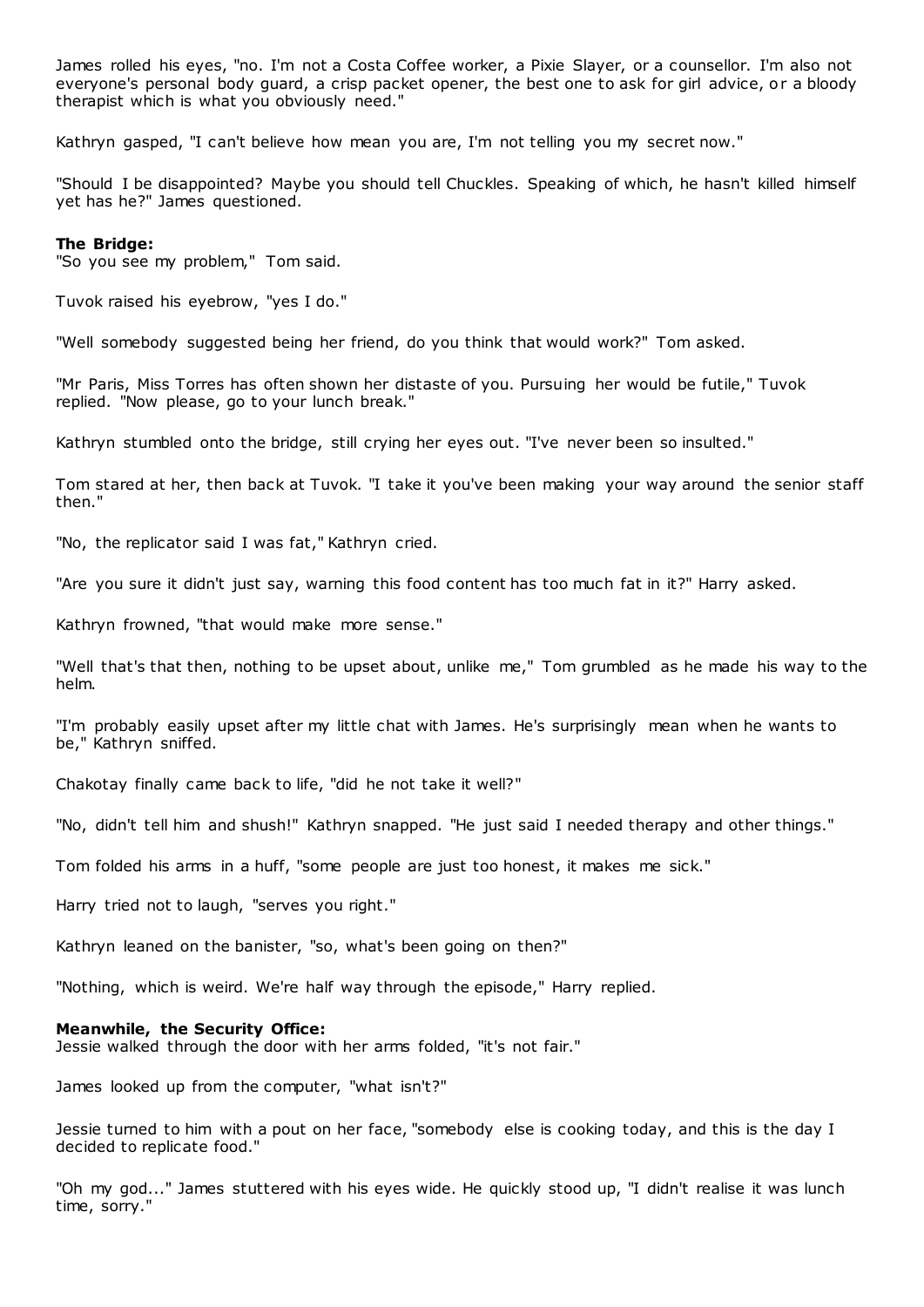"It's ok, we didn't make plans today. I still can't believe my luck," Jessie grumbled.

James shrugged, "why don't you just save your money for one meal."

"Well I would if I hadn't of already ate," Jessie muttered.

"It might not just be a one off though, or they might be a crappy cook too," James said.

Jessie sighed, "yeah." Her eyes lit up and she smiled, "so what you doing?"

"Ok, I wasn't expecting you to cheer up that quickly," James said.

"It wasn't a big deal, so..." Jessie said.

"Um, reading some complaints," James replied.

Jessie pulled a face, "that's boring. Don't you have any games on that thing?"

"Yeah there's plenty," James replied. He turned back to the computer. "What do you..."

Jessie sat down on the chair, she started crying into her hands. "Oh god, I can't do this."

"Uh Jess, are you all right?" James asked uncomfortably.

"Yes I'm fine. Not sick or miserable, it's just that time of day," Jessie replied, still crying.

James looked confused, "time of day? Surely I've been around you this time of day before, and you've never..."

"No no, it's just a recent thing. Kes told me I'd get it, and it would calm down," Jessie said. She sighed, "damn, I liked the hyper one better."

"Jess, what's going on?" James asked.

"Ok, ok. I can do this," Jessie muttered to herself. "I'm uh..." She reached over to take a hold of one of his hands. "Hi."

"Uh hi," he said with a smirk. "What is it, you can tell me right?"

"Yeah, um. Did I ever tell you, you have nice hair," Jessie questioned, smiling nervously.

"No, because I don't really," James replied.

"All right, I'll do it," Jessie muttered. "Um you're um, I'm... I am, well rather we. Oh god, this shouldn't be so hard. Right, I'm pregnant." She grinned nervously.

James just stared at her, "uh huh. That's great."

Jessie sighed in relief, "it is? Did you hear me right?"

"I hope I did, this is great news," James replied. He smiled at her, "why wouldn't I be happy about it?"

Jessie grinned again, "oh that's great. You're the best." She got back up, and walked around the table.

"Yeah, um for how long?" James asked.

"Well just a few days," Jessie blurted out.

James nodded his head, "yeah that's great."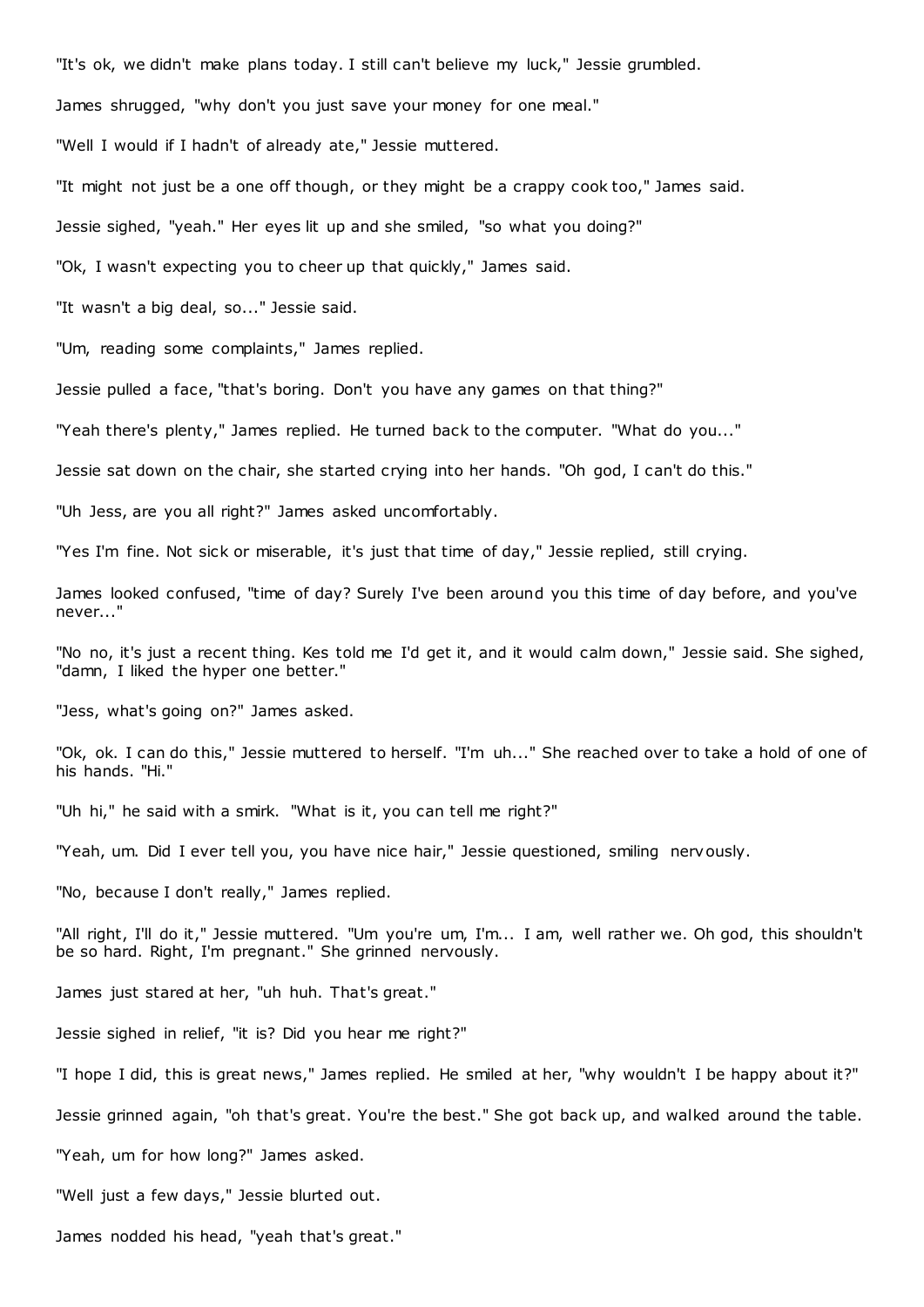"It's better than great," Jessie said. She wrapped her arms around him, she gave him a quick kiss on the cheek. "I'd better be off now, I'm already late." She headed over to the door. She glanced back at him with a big smile on her face, "see you later then." He smiled back at her, she then stepped out. As soon as she did, his face fell.

# **The Bridge:**

"Better?" Chakotay questioned as he leaned on the side of his chair.

Kathryn groaned from her own chair. "No, remind me never to have milk in coffee again. It somehow sobers me up."

Chakotay smirked, "actually it was probably the new half decaf coffee Neelix ordered."

"Half decaf, that is... what is the galaxy coming to?" Kathryn stuttered.

Jessie stepped out of the turbolift, she smiled cheerfully, "hi everyone."

"Someone's had coffee again," Danny commented.

Kathryn burst out crying again, Chakotay just groaned. "Ok, somebody get another one of those half decafs. She still has a way to go."

"Uh commander, a ship has just dropped out of warp and is approaching us," Harry said. "It's about to fire um... something."

"Something?" Chakotay muttered. "What is a something?"

"Put them on screen," Kathryn ordered as she wiped the tears from her eyes.

The viewscreen changed to show another ship, it fired a white beam at them. The light blinded the whole bridge crew. After it died down the ship had disappeared, and everyone was unconscious.

Kathryn was the first to wake up. She looked around the room looking confused, "what the?" A few people at the back of the bridge got up, they started walking around looking just as confused.

"Woah, that hurt," Tom groaned from the helm, as he lifted his head up. "God what a headache."

A scream from the back of the bridge woke everyone else up, and startled the rest. Jessie jumped to her feet, her eyes wide in panic. A guy nearby her closed the gap a little. "Hey are you ok?"

Jessie backed off, she looked around the bridge as everyone else stared at her. "What is this?" she stuttered quietly.

"Ok this isn't funny. Who are you freaks and what is this place?" Danny asked as she got onto her feet.

"Yeah ditto. Am I getting paid for this, god I hope I am," Tom said.

Chakotay frowned, "it's not just you, does anyone remember anything about this place or anyone?"

Tuvok tried not to laugh, "as if I'd know losers like you lot."

Kathryn stood up and put her hands on her hips, "ok, I think some order is in um..."

"Order?" Chakotay questioned.

"Yes exactly. This looks like a bridge, we're in the centre of it so that must mean I'm in charge," Kathryn replied.

Tom looked around the room, "it doesn't look like a bridge, lady."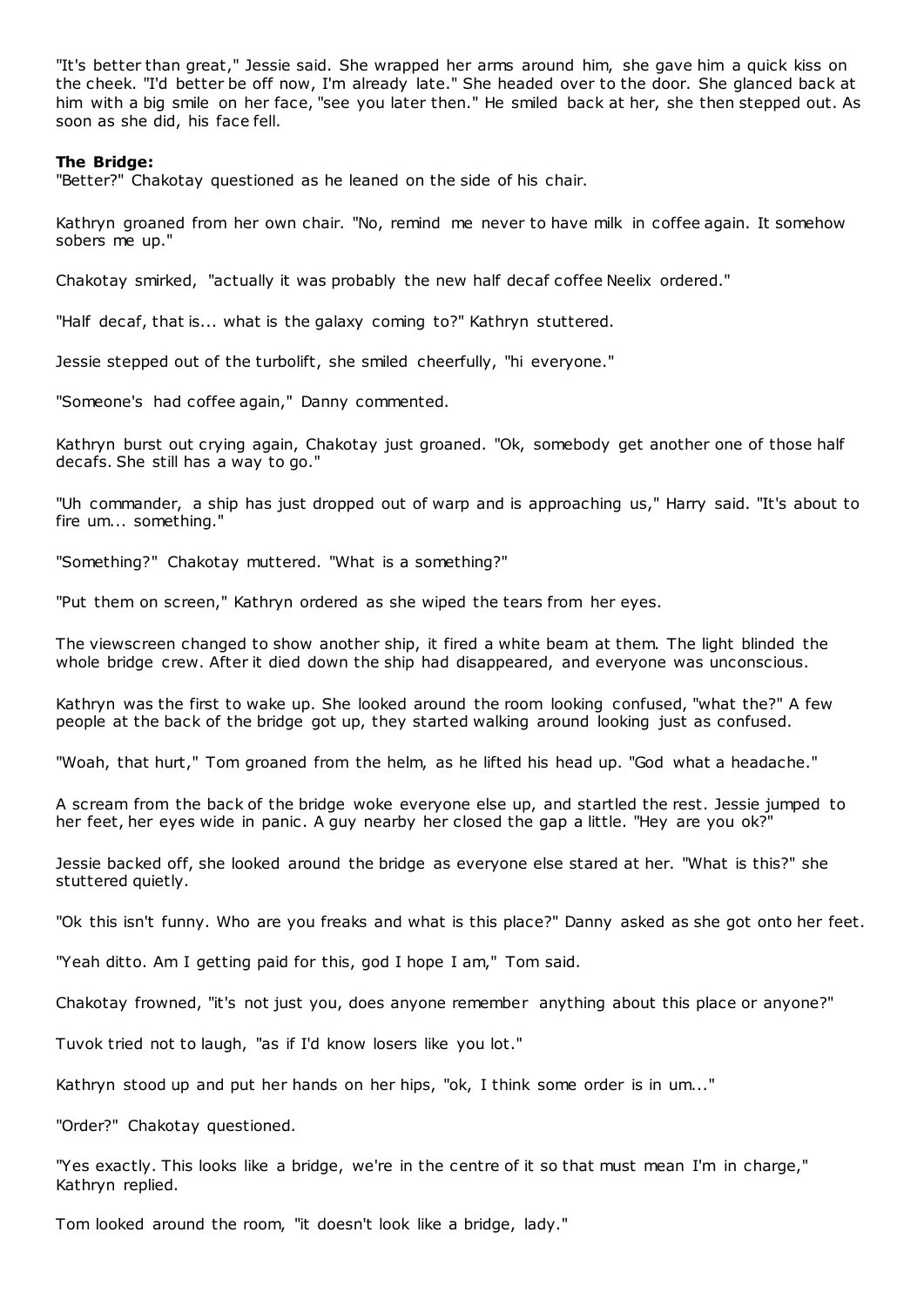"A ship's bridge, ie command centre," Kathryn snapped.

"And why would you be in charge of it. I'm in the centre too, so it could be me," Chakotay asked as he stood up.

"Right, humans can't even be trusted with looking after a hypospray, let alone a starship," Tuvok sneered.

Chakotay groaned, "I have to be the one in charge."

"Why, because you're a man, is that it," Kathryn grumbled.

Tom pointed at Chakotay's forehead, "look, he has a mark on his head. He must be the boss."

"Nonsense, that just shows he likes tattoos," Kathryn grumbled, folding her arms.

"Um, shouldn't we figure out who's who, instead of who does what?" Danny questioned. She glanced at Harry. "Ok, what do you remember?"

Harry burst out crying, "I dunno."

"God, what a wuss," Tuvok groaned.

Tom pulled a face, "ok, what's his problem?"

"My problem is that I seem to be on a bridge with a couple of weirdos," Tuvok replied. He glanced in the opps direction, "for example there's the sissy screaming girl, the sissy crybaby." He moved his attention further to his right, "a blonde bimbo, a tattoo boy, an ugly women with big hair, some annoying twat and lots of other tossers."

"Hey, aren't you Vulcan. Aren't you supposed to be all logical?" a nearby crewmember asked.

"I am logical, that's why I don't get why I'm here with you people," Tuvok replied. He glanced down at himself, "ah ha." He took out his tricorder.

"Good idea, that might help us find out what's going on," Chakotay said.

Tuvok looked confused, "what? No, I just wanted to do this." He smacked the crewmember over the head with the tricorder.

"So we do remember some things. Someone knows what a Vulcan is, we know how to talk and walk," Kathryn said. "Obviously the same with a tricorder. Doesn't anybody remember anything about their lives though?" Everyone but Tuvok looked around nervously. "No, neither do I."

"I'm still thinking that this is some screwy reality TV show," Tom said. The lights dimmed, the red lights started flashing and the intruder alarm started going off.

"Aaah, we're all going to die!" Harry screamed. He ran into the nearest turbolift.

Tom covered one of his ears, "what on earth is that?"

"I dunno, but if it is a reality TV show then I'm getting out," Danny muttered. She followed Harry. Jessie did the same.

"Well at least the sissy's have gone," Tuvok said. "Now just have to put up with the other crapbags."

Chakotay marched over to him, "I don't think I like your attitude. There will be no more from you."

"I don't think I like your hair, your tattoo, your face, or for that matter all of you," Tuvok said.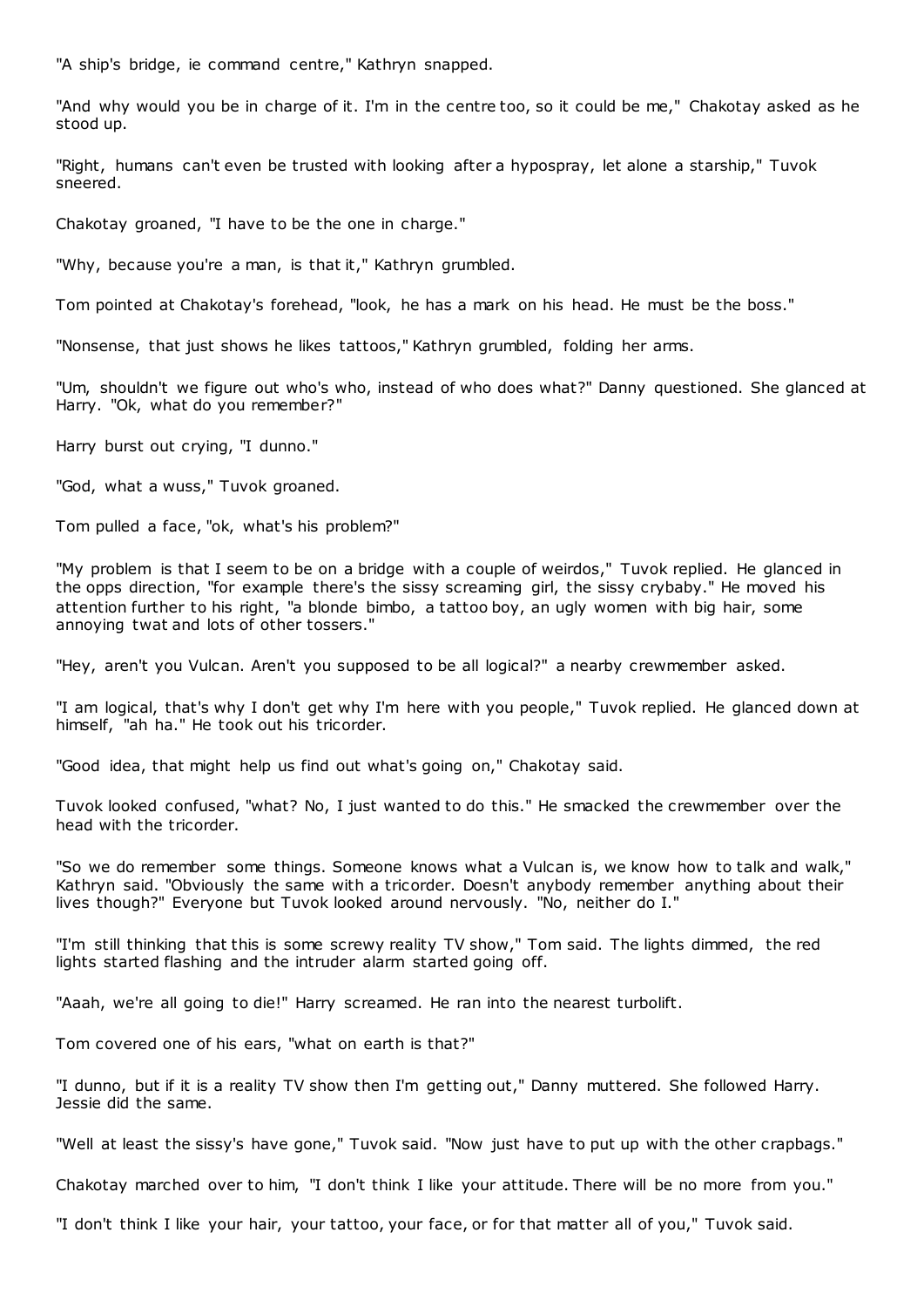"That's it!" Chakotay exclaimed as he started rolling up his sleeves. Tuvok just watched, looking amused. "You're all talk, let's see how long you last in a fight, come on."

Meanwhile in the turbolift, Harry was fidgeting like he needed the toilet. Danny groaned, "great, a claustrophobic ."

"No I'm not, I don't think this works," Harry stuttered.

Jessie glanced at Danny, "it's probably a cupboard."

"No it's a lift, I just have to figure this thing," Harry said as he spotted the panel. He started to play around with it.

Back on the bridge, Chakotay had rolled up his sleeves and had his fists in the air. Tuvok continued to just watch him, same with everyone else.

"See, you're not so tough," Chakotay said as he lowered his fists. "He wouldn't even fight me, what a loser." Tuvok hit him over the head with the tricorder.

Tom glanced at Kathryn, "I'm out of here." He rushed around to the other turbolift, but went the long way to avoid passing Tuvok. Everyone else but Kathryn did the same.

Kathryn groaned, "I dunno why but I've got a craving for something." She followed Tom's path, just twice as slow as him.

# **Somewhere on Deck Four:**

Sid, Thompson and Foster stepped out of the turbolift. Sid stopped abruptly, Thompson and Foster almost crashed into him. Sid turned around, "oh boy, this is fun. Do you think the enemy will shoot us or stab us?"

"Neither thanks," Foster pouted.

Thompson shrugged, "I was more hoping that we'd skive and avoid ever running into them."

"Too late," a familiar voice said.

The team raised their rifles, Sid with a big grin on his face of course. A few metres ahead of them stood Damien and his *friends*.

"Woah, we're on your side remember," Damien said.

Sid moaned, "oh, but that's no fun."

"Ok but if you're on our side, what are you doing here, triggering our alarms for?" Thompson asked.

"We didn't do that, we came here second," Gareth said.

Sid's eyes lit up, "oh, so there's still going to be fighting?"

"God, let's hope so," another familiar voice said from behind Damien and company. Justin and Gareth got pushed out of the way as James made his way over to the Security team. He turned to face Damien and his team. "So, what did set off the alarms?"

"Some old friends of ours. They don't take kindly to losing," Damien replied. "They still want to convert us, they're on a roll right now."

James groaned, "great, Apple again?"

Gareth frowned, "and you'd know about them, how?"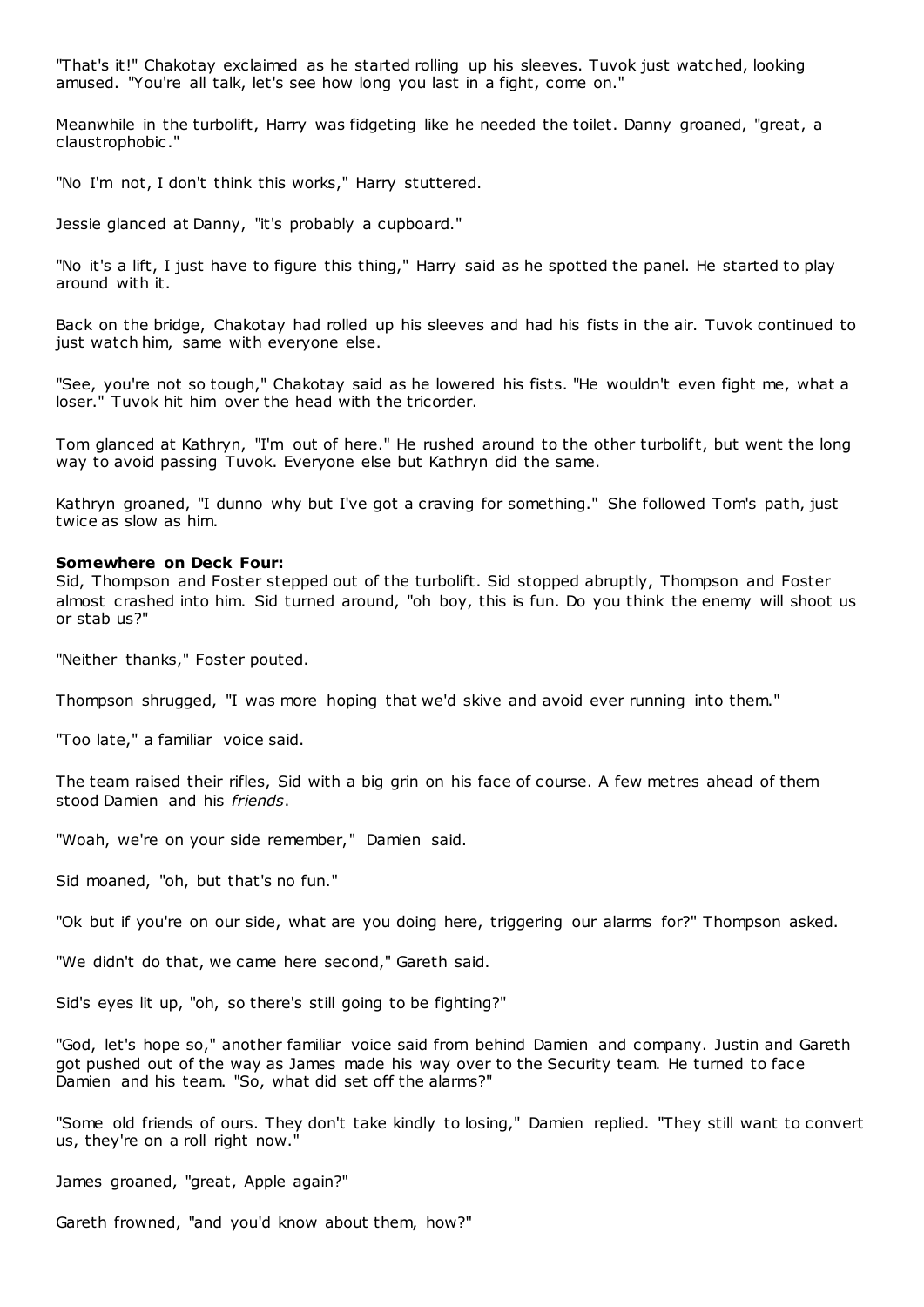"People like Tom talk, a lot," James replied.

Damien snorted as he glared at some of his people, "tell me about it."

Johnny Junior tapped his arm, "there's something else."

"Oh yes. They used a device to erase the memories of everyone on the bridge, they figured it would be easier to take over the ship if the bridge crew was populated by clueless idiotic people," Damien said.

"We should get to the bridge then," Thompson said.

"Why? The bridge would be full of clueless idiots if you guys and the FDA go," James muttered. Everyone stared at him, some of them with a pout on their face. "Just being honest."

"I take it that included you too," Damien grumbled. "I'm the only smart one here so listen to me. We know how to cure the crew, they did this to us just last week."

"Again I say, why?" James asked.

Myleene shook her head, "to take over our bridge, Damien just explained."

"I know and I said that you lot are clueless idiots, so it would be a waste of time to erase your memories," James said. "And of course you really proved me wrong."

"We need to be on your bridge to do this," Johnny Junior said.

"Can't you just tell us what to do? We don't usually invite ex villains to our bridge," James questioned.

Damien sniggered, "as if you'd understand the genius of it."

"If you say so, let's get this over with," James groaned as he walked off. "So much for violence."

Sid quickly followed him, "oh oh. I have a great program."

# **The Bridge:**

"Now as this dump is mine, I think it should be named after me," Tuvok said as he paced the back of the bridge. He raised an eyebrow, "I don't know what it is though. I'll just call it the USS Dump or something."

"Or annoying Vulcan guy," Chakotay grumbled as he leaned on the banister. He rubbed his sore head, "man those things hurt."

The turbolift doors next to Tuvok's station opened, the FDA and the Security Team stepped out of it.

"Aah, identify yourselves!" Tuvok screeched, he smacked Justin over the head with the tricorder. He raised it again. Justin collapsed, with a nasty bloody wound on his stupidly baldish head.

James tried not to laugh, "can we keep him like this and revert the others?"

"I'll try but no promises," Damien replied, sneering at Justin.

Thompson and Foster tried to hold back Sid, who looked over excited again. "That looks so cool!"

Tuvok was getting more insane looking by the second, he did a little karate preparation moves with his arms. "I said identify yourselves!"

James beckoned his head towards the pretty useless stations at the back of the bridge. "You can use those."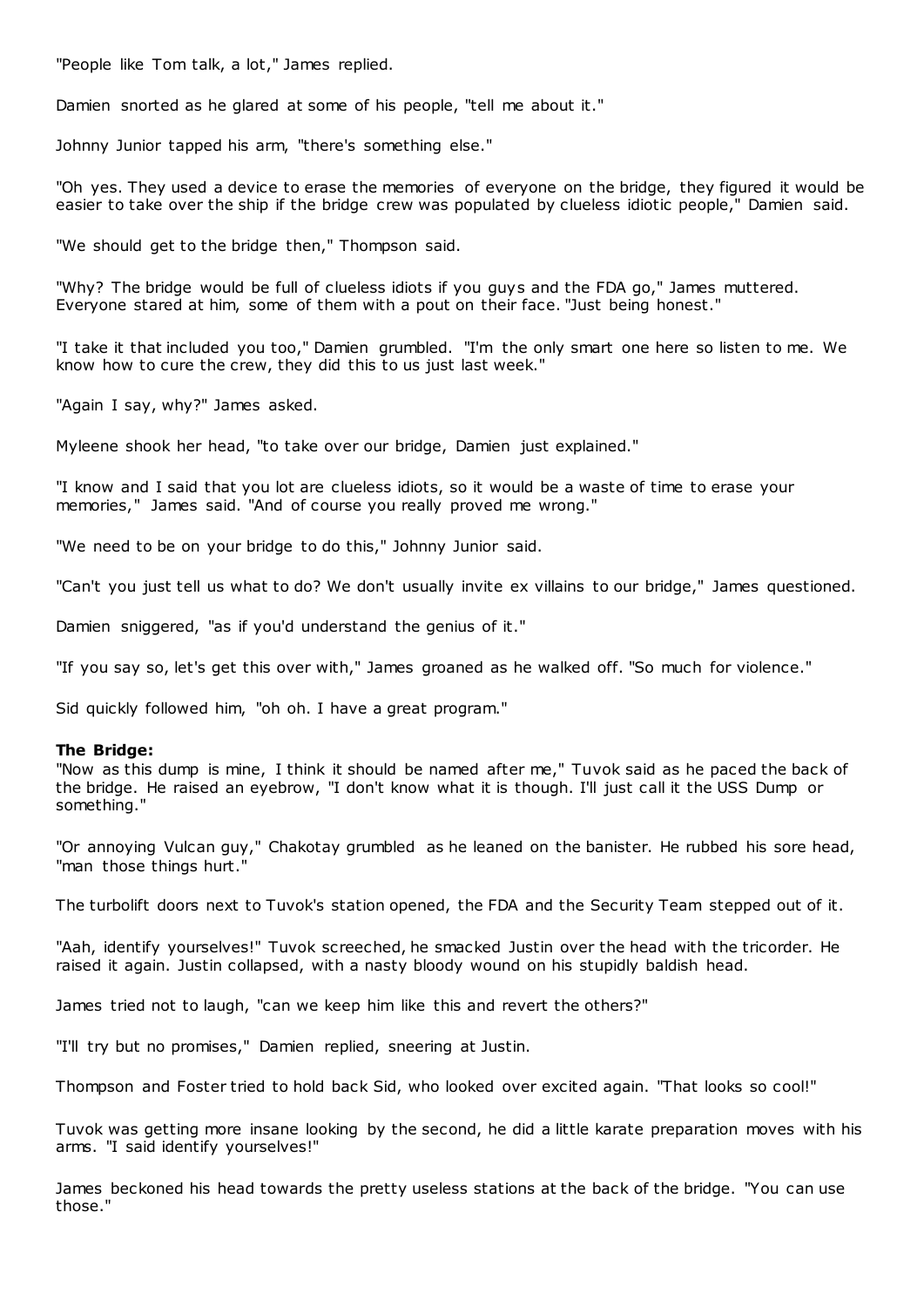Damien groaned, "fine, you know I don't trust you either just so you know." He turned towards one of the stations and began working on it.

Tuvok did a karate chop with the hand with the tricorder. Gareth was in his way, he quickly hid behind James. Justin got up just at that moment and got it instead, again he was on the ground.

"What did I say about the body guard crap?" James muttered.

Gareth quickly stepped back out, "I dunno, it's crap?"

"Hi, ya!" Tuvok squealed as he knocked out Gareth with the chop.

"Um, shouldn't we do something?" Thompson asked. "You know besides hold back Sid."

James sighed as he glanced down at Justin and Gareth, and then Johnny nearby. "Can I just have one more?" Johnny backed off a few steps. "Fine," he groaned as he stepped a little closer to Tuvok. "Ok karate man, one more time."

Tuvok growled, he did more of his karate preparations complete with the noises. While doing so James just punched him in the face, knocking him to the ground. Chakotay's eyes lit up, "oh finally."

"Yeah I was thinking that," James said. "Ok, where is everyone else?"

"You mean the bridge people? They all scarpered, that mad man knocked me out," Chakotay replied.

"Ok, Foster, Thompson, you should take him to Sickbay. Just in case Damien's cure doesn't work," James said.

"It will work, my plans always work," Damien grumbled, pulling faces.

"Hang on, I'm in charge. I give the orders you blonde ponce," Chakotay snapped.

James just smiled as he headed over to him. "You know I still haven't paid you back for the time you hit me."

"So I hit you once, good. That'll teach you," Chakotay muttered. He raised his fists again, this just amused him. "Bring it..."

James held out one of his hands, "tricorder."

Johnny Junior shrugged, he picked up Tuvok's tricorder and handed it to him. Chakotay looked worried, he got ready to duck. Instead James kicked him in the leg, he stumbled and then he got hit over the head with the tricorder.

"Get him to Sickbay, he's our back up," James ordered.

Johnny Junior elbowed his dad, "you do it."

"No, Foster you do it," James muttered.

Foster glanced back at Sid looking worried, "um ok." He slowly stepped away. As he did so Sid pushed passed Thompson easily. He started jumping up and down like a hyper kid.

"Please do that to me, please!" he squealed.

"Oh fine," James groaned. He hit him with the tricorder.

"Cool!" Sid yelled as he fell to the ground.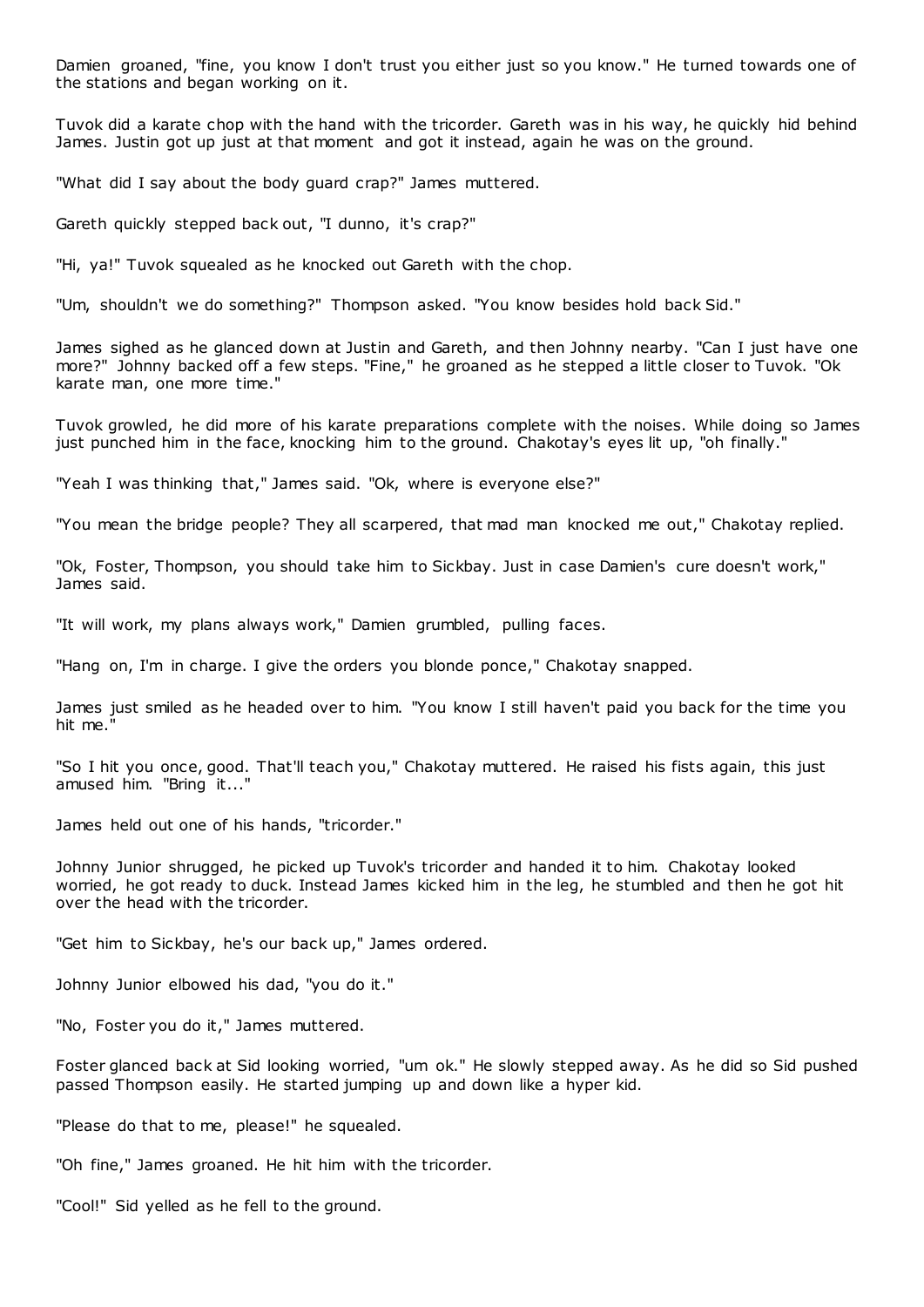"Ok, somebody should really scan for the others," Thompson said.

James nodded, "I'll do that, Thompson you can inform the rest of the senior staff."

"You mean named cast members right?" Thompson questioned.

In: "Sickbay to Bridge. What happened to Chakotay?"

"He has a memory problem and got on my nerves. The rest of the bridge crew have the same problem," James replied.

In: "Oh, that's original. I'll get working on it. It would help if I had one more, just in case he escapes."

"Oh believe me, he won't be getting up for a while," James said. "As long as you don't treat his leg. Bridge out." He tapped his commbadge twice. "Bridge to Torres, um... O'Tani and Lewis."

# **Meanwhile, the Mess Hall:**

In: "Yep, so keep an eye for them and beam them to Sickbay when you find them. Thompson out."

Neelix tapped his commbadge, "like I'm not a busy man as it is."

"Aaah, what are you doing!" somebody yelled.

Neelix rushed out of his kitchen. Kathryn threw a coffee cup over her shoulders, she grabbed someone elses and downed it. She giggled insanely before rushing to the next table, she threw that cup over her shoulder as she drank from another one.

"Why did I have to get the hard one?" Neelix moaned.

# **The Bridge:**

Claire, Faye and B'Elanna stepped out of the turbolift, they eyed Justin and Gareth funny as they did.

"What's the emergency?" Claire asked.

"Just guard Damien and co, make sure they don't do anything villainy," James replied. "And keep an eye out for other villains."

Faye looked around the room, "like?"

"Those Apple guys. I don't know, I never met them remember," James muttered, shaking his head. He headed over to opps where Thompson was. "Well?"

"I've alerted the rest of the cast, they're all doing a patrol of the ship, none of the missing people kept their commbadges," Thompson replied.

"Good, we'd better go and help," James said. He headed for the turbolift next to opps. Thompson and Foster quickly followed him.

"Isn't it a good idea for you to stay here, just in case Tuvok wakes up or Damien tries something," Foster said.

James looked worried, "wait, nobody beamed Tuvok to Sickbay?"

"You didn't tell us to," Foster stuttered. They glanced towards where Tuvok was lying before, only Justin and Gareth were still lying on the ground but Tuvok was gone.

"Computer, locate Tuvok," James said.

The computer responded, "Tuvok is on Deck Three, section two."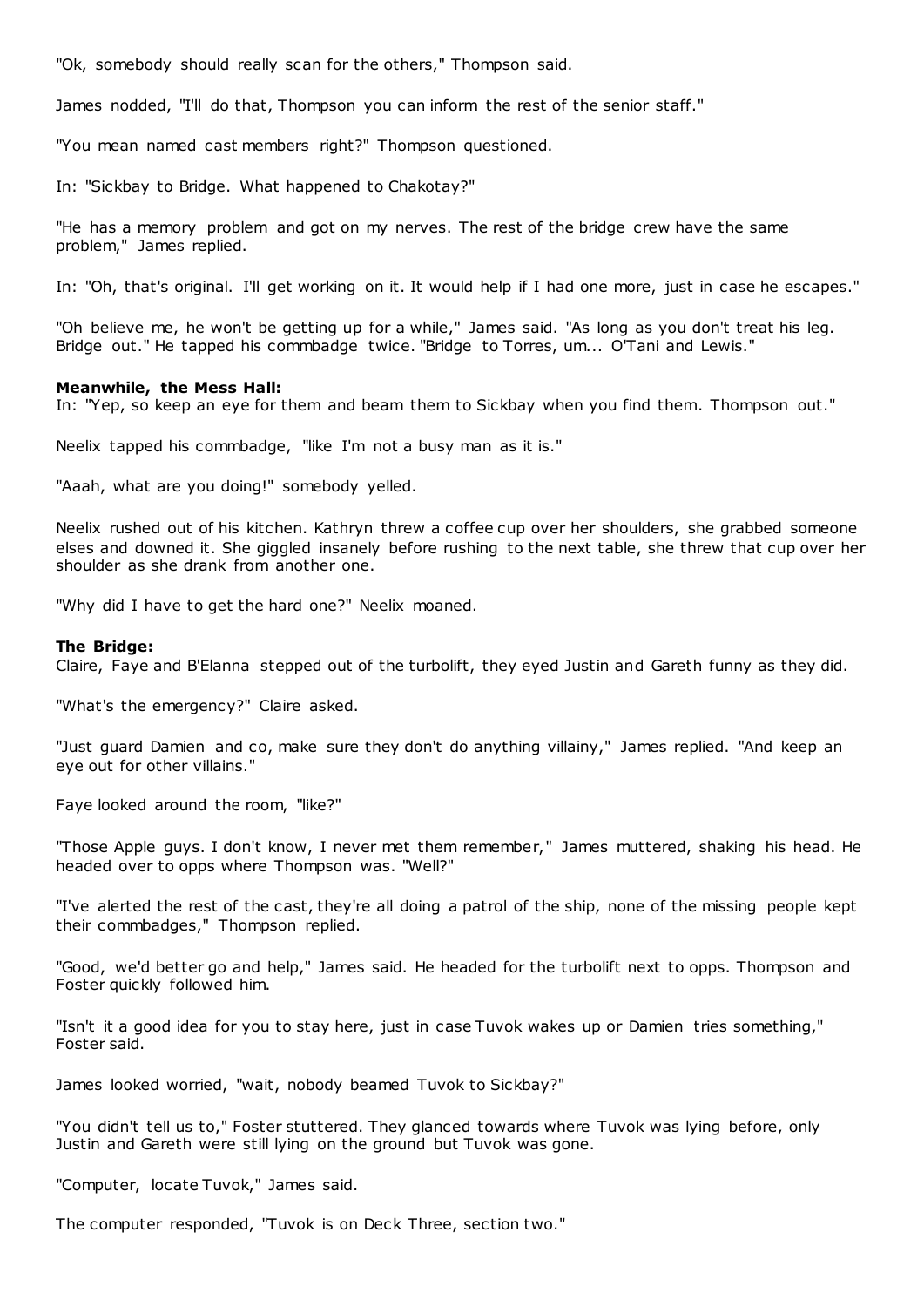"Great, let's go," James said. He and the others continued towards the turbolift. They stopped at the doorway.

"Ah, I got it!" Harry yelled out. He then spotted the team, "oh god, we're going to die." He quickly hid behind the girls.

"No it's ok, we're on your side," Thompson said.

"How can we believe you? We don't know anybody," Danny muttered.

"It's a trick," Harry stuttered.

Thompson and James stepped a little closer, while Foster stayed where he was. "Ok, what's the last thing you all remember?" James asked.

Harry started bubbling again, "that Vulcan guy being all scary."

"Before that?" James muttered.

"Oh, um. I dunno," Harry replied.

Danny shrugged, "don't tell him, he's probably one of the people that did this."

James glanced in Jessie's direction, "Jess, what about you?"

Her eyes widened, she quickly hid behind Danny. She frowned, "ok that's enough of that. Tell us how to work this or else I'll start kicking." Harry made a small wailing noise. "Not you, idiot!"

Thompson backed off a mile, "not little Tommy."

"Ok this is ridiculous, we're friends. You honestly don't remember me at all?" James muttered.

"Which one?" Danny muttered, folding her arms.

"Both actually," James said.

Danny stepped forward, "two seconds till kicking starts. Back off."

James groaned, "fine." He stepped out of the way. Danny dragged Jessie out of the turbolift as fast as she could. Harry followed them but just got smac ked by James.

"Get him to Sickbay," he said as he rushed after the girls. They just went inside the Ready Room. "How much memory do they take from the victims Damien?"

Damien glanced back briefly, "all. They still remember stuff they learned."

"Great, guys I can handle fine but girls, big problem," James muttered as he got to the Ready Room doors. "Just stand by transporters, just in case."

Meanwhile Danny was playing with Kathryn's computer, while Jessie stood nearby. "Damn it, it should be in here somewhere."

"What if they were on our side?" Jessie asked quietly.

"No way, we can't trust anyone until we get our memories back," Danny said. "Ah ha, transporter command. Stand closer, we're leaving."

James walked in. This made Jessie panic, she rushed towards the replicator nearby the window.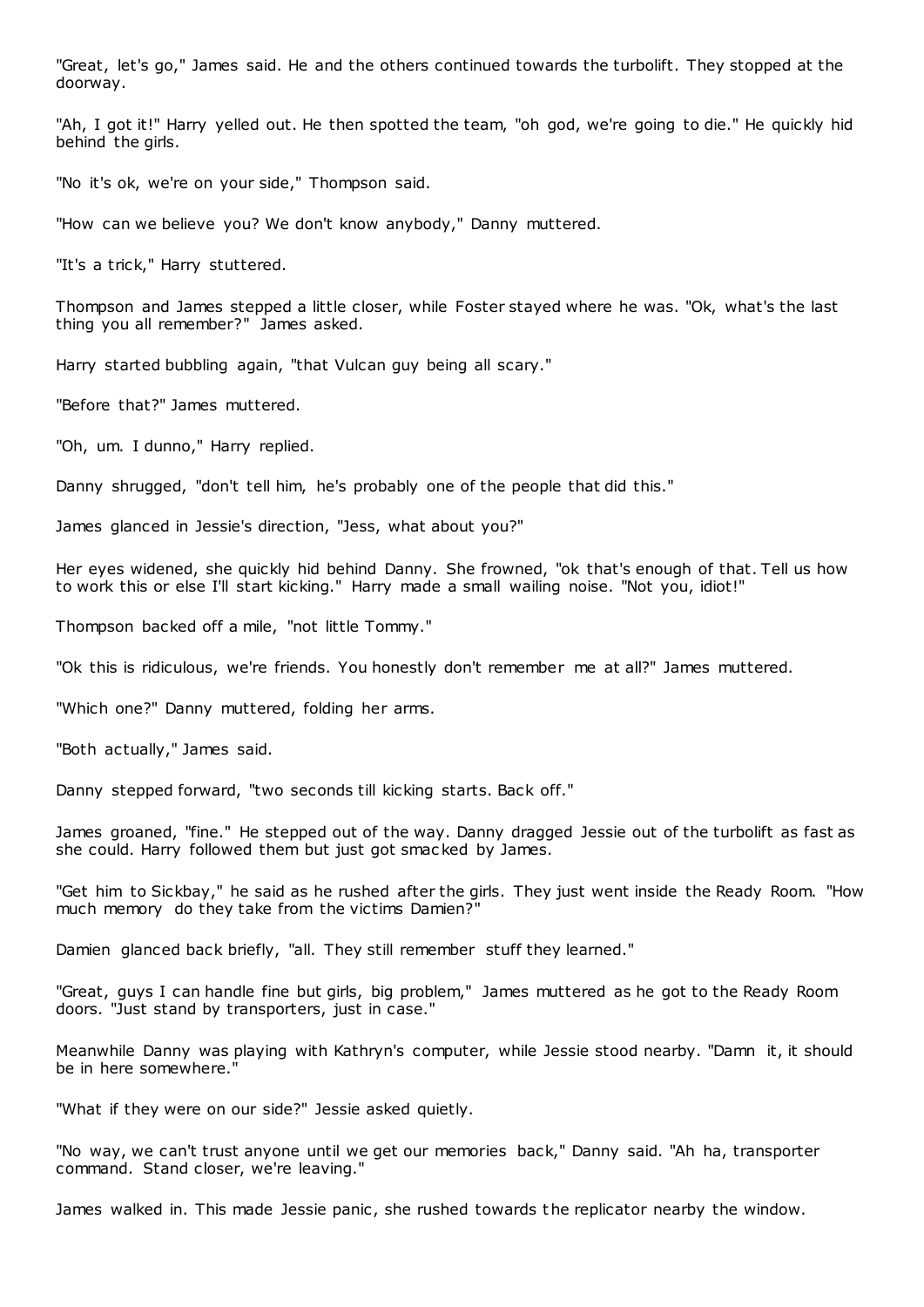"What did I just..." Danny muttered as she beamed away.

"Crap," James muttered. He tapped his commbadge. "Taylor to Bridge, Danny got away."

In: "Aknowledged, we'll inform the teams."

"Danny?" Jessie stuttered.

"Yeah, that was the girl you were with," James said as he slowly headed for her.

"Ok, who am I then?" Jessie asked. Her eyes widened again, "don't come closer."

"Let me guess, you're afraid of guys?" James questioned.

Jessie shook her head, "no no, why would I be?"

"Well it's obvious. You lose your memories of your life, so you forget how you got over it. For one thing, you don't even remember me," James replied.

"Ok whatever, I am. Happy now?" Jessie muttered. "Now, who are you?"

"You're not going to believe me if I tell you," James replied. "Lets just say we're friends, and we're close."

"Close with a guy? Right," Jessie muttered.

"See, you didn't even believe that part," James said. "Look, you've got no reason to trust me but I'm on your side. Damien said the only thing you remember is what you learned, and somewhere in your head you must know that I wouldn't hurt you."

"If you're good, why are you chasing us?" Jessie asked.

"Because we need to find a cure for this. We've got one guy working on it on the bridge, and one in Sickbay," James replied.

"Ok prove it and I'll believe you," Jessie said.

"Well I could take you to Sickbay or something, but I doubt you'd want to do that," James said.

"No, prove that I know you," Jessie muttered.

"All right, there must be something's I can show you," James said as he made his way over to Kathryn's computer.

#### **Meanwhile:**

"Are you sure this'll work?" Craig asked as he fiddled with the replicator.

Neelix smiled, "I'm sure of it."

Kathryn meanwhile danced on top of one of the tables, swinging her jacket above her head. "La la la, you're so fine," she 'sang' at the top of her voice.

"She must have drank about fifteen cups," Craig muttered. "What if she kills us to get it?"

"You think too much, or is it worry?" Neelix said. "You're a young man so you should be able to out run her."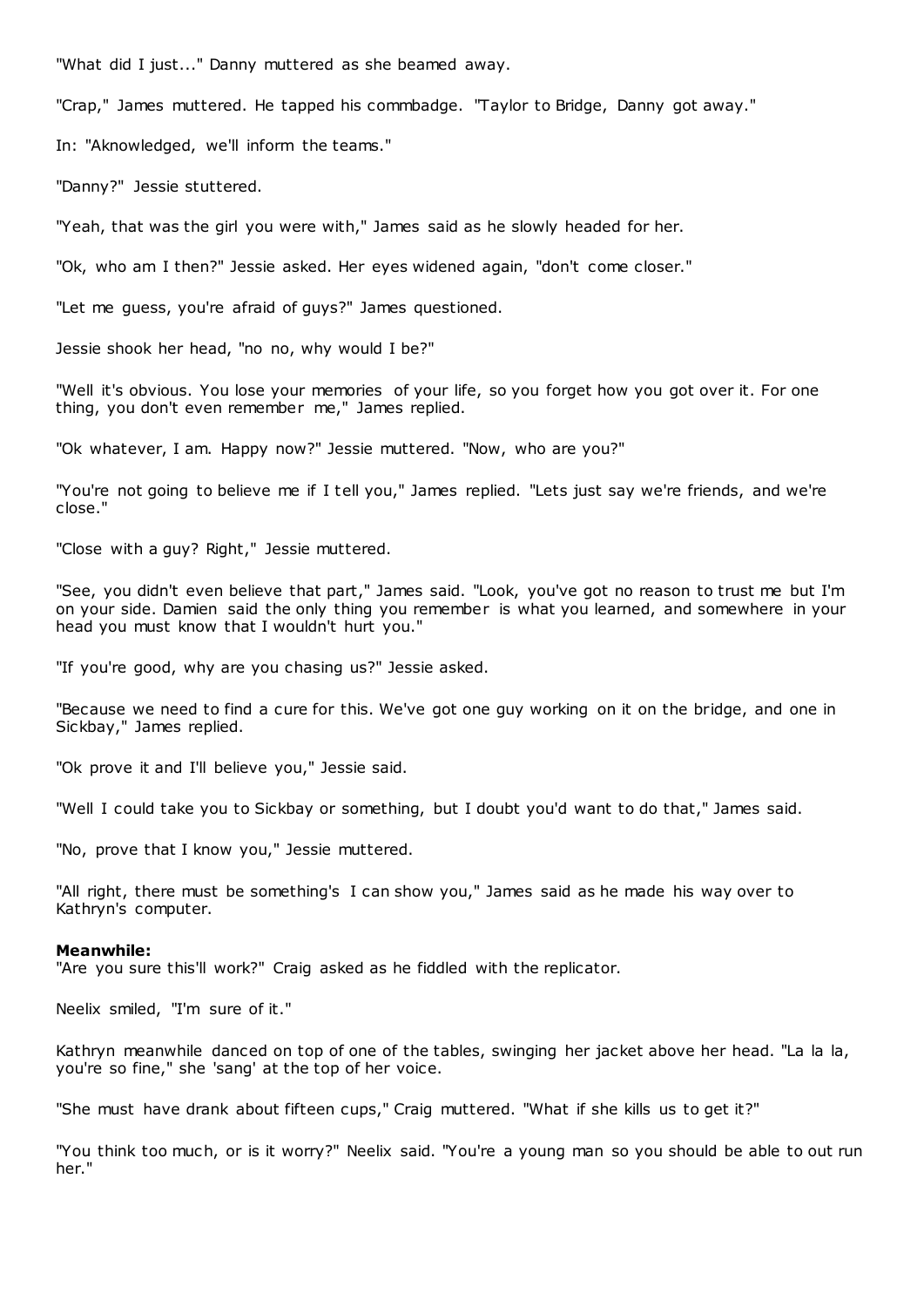Craig stepped away from the replicator holding a coffee jar. "Ok but you owe me a lot of rations." Neelix snatched it off him, he attached it to a hook on a bit of nylon string. He handed the whole thing to Craig. He sighed as he opened the jar.

"Captain, I've got some new coffee," Neelix called over.

Kathryn stopped abruptly, she smelled the air. "Coffee?" She jumped down from the table and headed over to them.

"Now," Neelix ordered.

Craig groaned, he held the string up in the air. The coffee jar managed to hang there just fine. "Come and get it." Kathryn picked up speed, Craig turned around and literally ran for his life. Kathryn got really mad and she picked up speed again. She just got out of the mess hall when a crewman hiding against the wall injected her with a hypospray.

"You meanie," she stuttered before collapsing.

Craig came back over to the scene sighing, "Sickbay, we've got Janeway."

# **The Ready Room:**

Jessie was standing nearby the coffee table, watching James working on the computer. "There, I've got into my account. I've got some pictures. I'll move away so you can look." He walked over to the door as she walked over to the desk.

"Ok, this better not be a trick," she muttered. She glanced at the computer screen. She pressed a few of the buttons as she stared at it.

"Well?" James questioned as he made his way back over slowly.

"We seem, cosy. How close are we talking about?" Jessie muttered.

"We're um, how can I put it? Together," James replied. "But you don't have to believe me about that." He held out his hand, "the doc will get a cure for this, he always does."

Jessie sighed as she took a hold of it, she stepped a little closer. "I don't, don't take it too personally. I just didn't think I'd ever..."

James smiled, "oh believe me, I know. I wouldn't believe it either. Come on." He guided her towards the door.

"But, this feels familiar," Jessie muttered.

"I'm so glad it does, we've been doing this since we were about eight or something," James said as they re-entered the bridge.

"We've been together since then?" Jessie questioned. Everyone glanced over at them.

"No, no. Friends do this too, and you're going to regret that later," James said quietly.

"Oh it's a secret, sorry," Jessie said sheepishly. They headed over to the nearest turbolift.

"No stealing my territory," Thompson said with a snigger.

"You know I'm still in a violent mood," James muttered.

Thompson backed away a little, "sorry."

James and Jessie stepped into the turbolift. "Not towards you, don't worry," he said.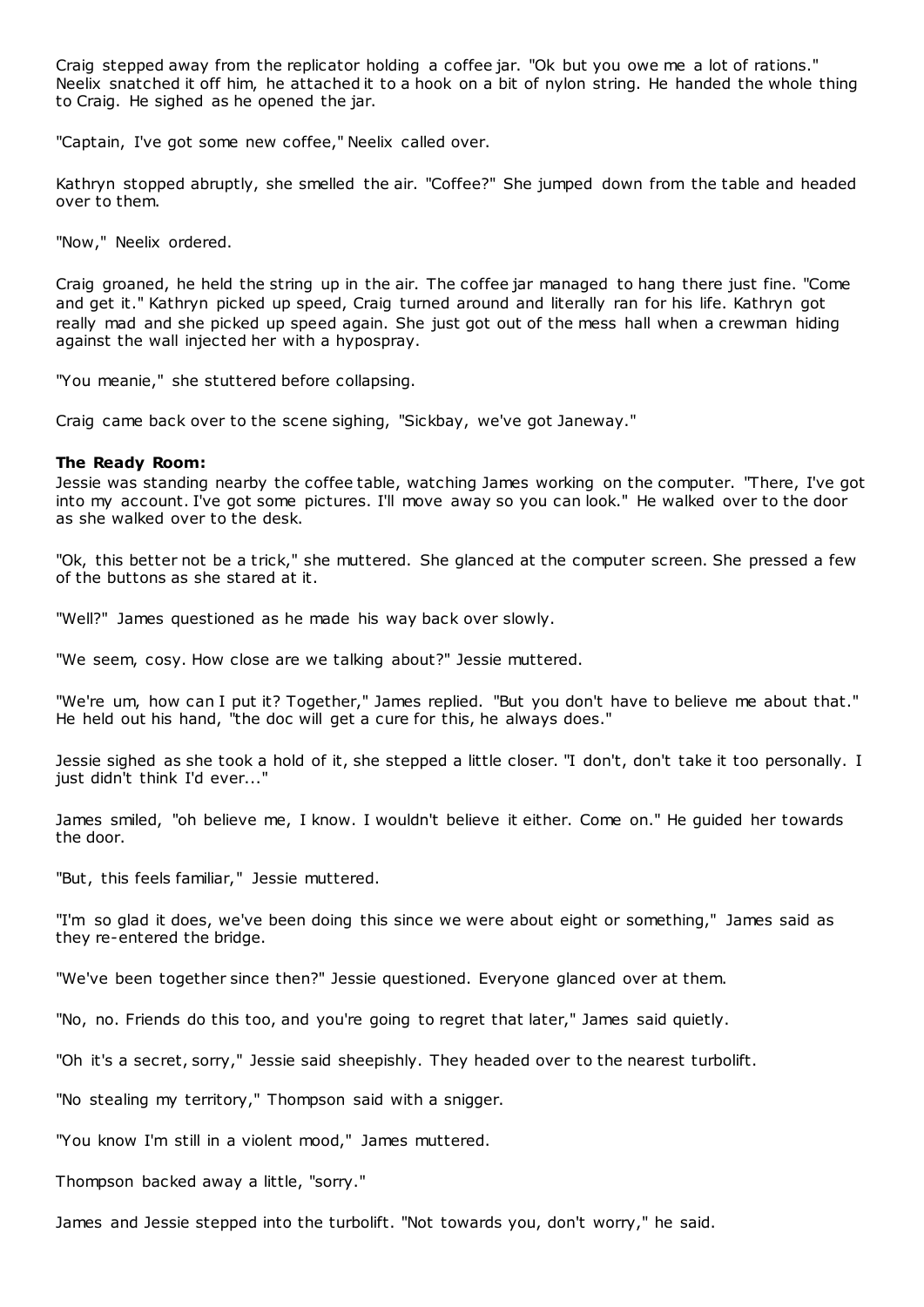# **Meanwhile again:**

Ian and Lee were busy running down a corridor. They stopped at the cross roads. "Ok, you wait here," Ian said, pointing at one of the walls. Lee nodded, he leaned against the wall. Ian did the same to the parallel one.

A little while later Danny sneaked out of one of the doors they ran passed. She headed their way, as soon as she got to the cross roads they quickly grabbed a hold of her arms. "Hey, what are you doing!" she screamed.

"Sorry Dan, please don't hate me when you get your memories back," Ian said.

Lee quickly got a hypospray out of his pocket, he injected Danny with it. "Just in case."

Ian frowned, "great, it probably wouldn't have been necessary."

"It was, she supposedly threatened groin kicking," Lee said. Ian's eyes widened a little.

# **Sickbay:**

Sid and Damien walked in, they headed over to the Doctor.

"Your environmental systems suck," Damien said.

"That's nice, why are you here?" the Doctor asked.

"Your computer won't allow me access properly. It says the cure is too volatile or something crap," Damien replied.

The Doctor sighed, "if the computer thinks that then only command codes and my code can by pass it. I've only got Tuvok and Tom to get here now, it won't be necessary anyway."

Damien rolled his eyes, "now you tell me. I slaved over that computer for nothing, and I hate you people."

"If you do, why help us?" Kes asked.

"Because, uh... oh crap. Um, because I'm just like that," Damien replied nervously. He quickly pulled out a hypospray like thing, "that's the cure, knock yourself out. See you later." He rushed out of the room. Sid quickly followed him.

"What's he up to?" Kes muttered.

The Doctor did a quick scan of the spray. "Well what do you know, this will actually work. This is really curious. I'll get to work."

# **Meanwhile one more:**

Lisa wandered down the corridor where there's a window on one side. Tom was coming at her in the opposite direction. He stopped in front of her. "Hey sexy girl, do you want to go to the diner, wherever that is. I'm really good at replicating food, I think..."

Lisa tried to keep a straight face, "does that ever work?"

"I have no idea," Tom muttered.

"Ok, let's make this fast," Lisa said sweetly. She kneed him in a certain place, he fell onto the floor, crying like a baby. She tapped her commbadge, "Lillis to Sickbay, I've got Tom."

In: "Good work, get someone to help you drag him here."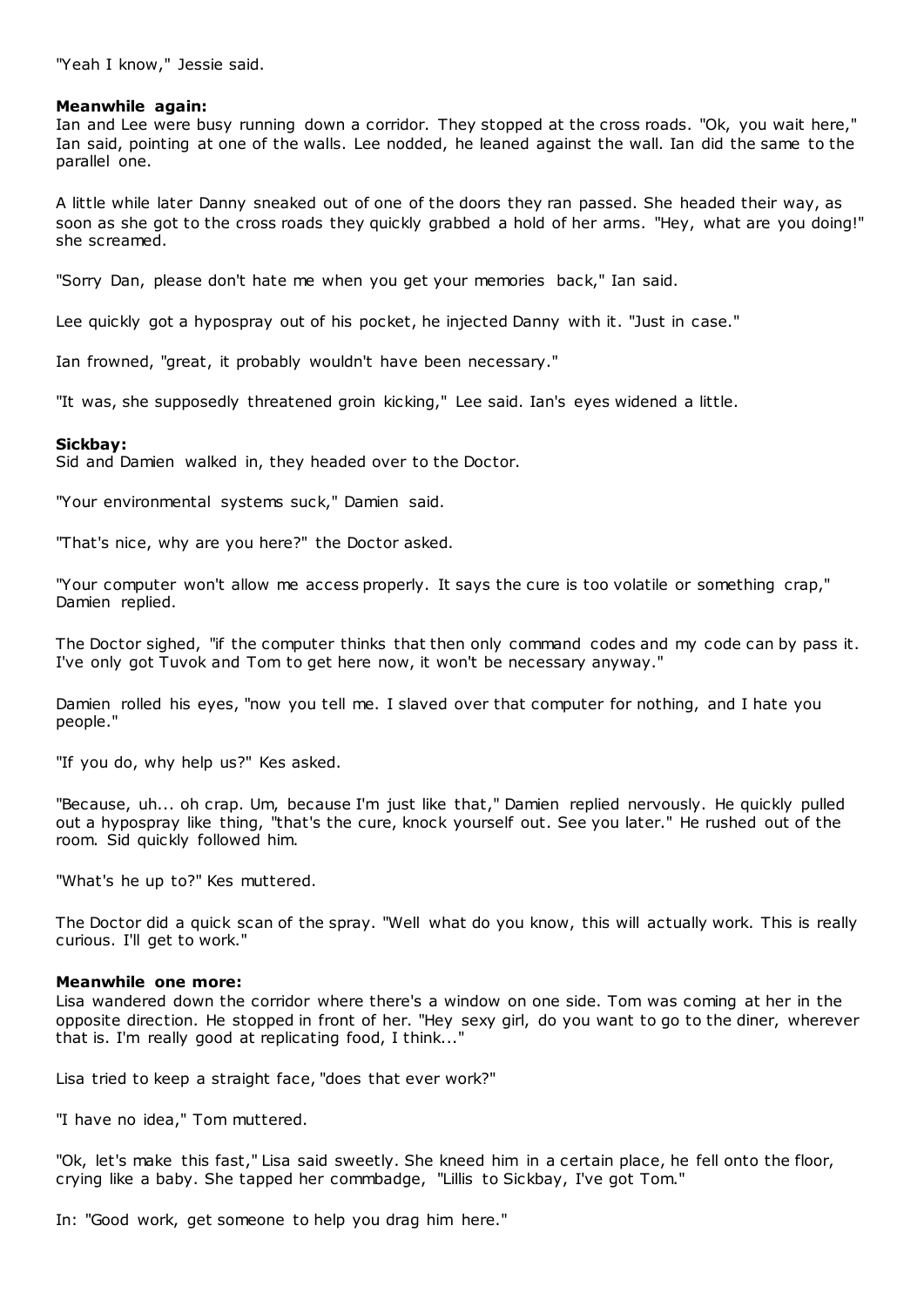"No need," Lisa said. She knelt down and took a hold of his arm, "just transport me."

### **Sickbay:**

"Now all we need is Tuvok, and fast. I'm running out of floor space," the Doctor grumbled as he looked around Sickbay.

Kes scanned one guy lying nearby his feet, "another one, looks like he got hit in the head with something hard."

"Probably a tricorder or something," James said.

Jessie looked around the room, "good god, am I the only one who came willingly?"

The Doctor stepped over all of his patients on his way over.

"A tricorder? Good weapon," Kes said. "He should have stuck with the neck pinch."

"Now, you're one of the last to do," the Doctor said cheerfully.

Jessie's eyes widened, she quickly hid behind James. The Doctor frowned. "Sorry doc, she doesn't trust guys while she's like this." The Doctor's frown got bigger. "Except me."

"I see," he said. He handed him the hypospray. "Just give her this and she'll be fine. And please capture Mr Tuvok. As you can see, he's causing me a lot of bother."

"Ok, this won't hurt a bit," James said as he used the hypospray on Jessie. She rubbed her arm afterwards. "Did it?"

"No, it felt weird," she replied.

"Right, I'd better go. One smack and he's down again, no problem. I just have to find him," James said. He headed back out.

"How long will it take?" Jessie asked quietly.

"A few minutes, I wouldn't worry," the Doctor replied.

### **A little while later:**

James turned one of the corners not looking very happy. "Come on Tuvok, where are you?" He tripped over a crewmember's unconscious body. "Oh, Sickbay?"

In: "Yes?"

"I've found another patient," James replied.

In: "Ugh, beam him or her here."

James groaned as he fiddled with the wall panel. The crewmember dematerialised. He turned back around and found Tuvok standing a few metres away. "Finally."

"You again. I don't like people who interrupt me," Tuvok growled.

"You get used to it," James said.

Tuvok placed his palms together, he stared at him with wide angry eyes. All this happened in slow motion like in those westerns. James rolled his eyes, also in slow motion, he meanwhile drummed his left fingers against his own leg impatiently.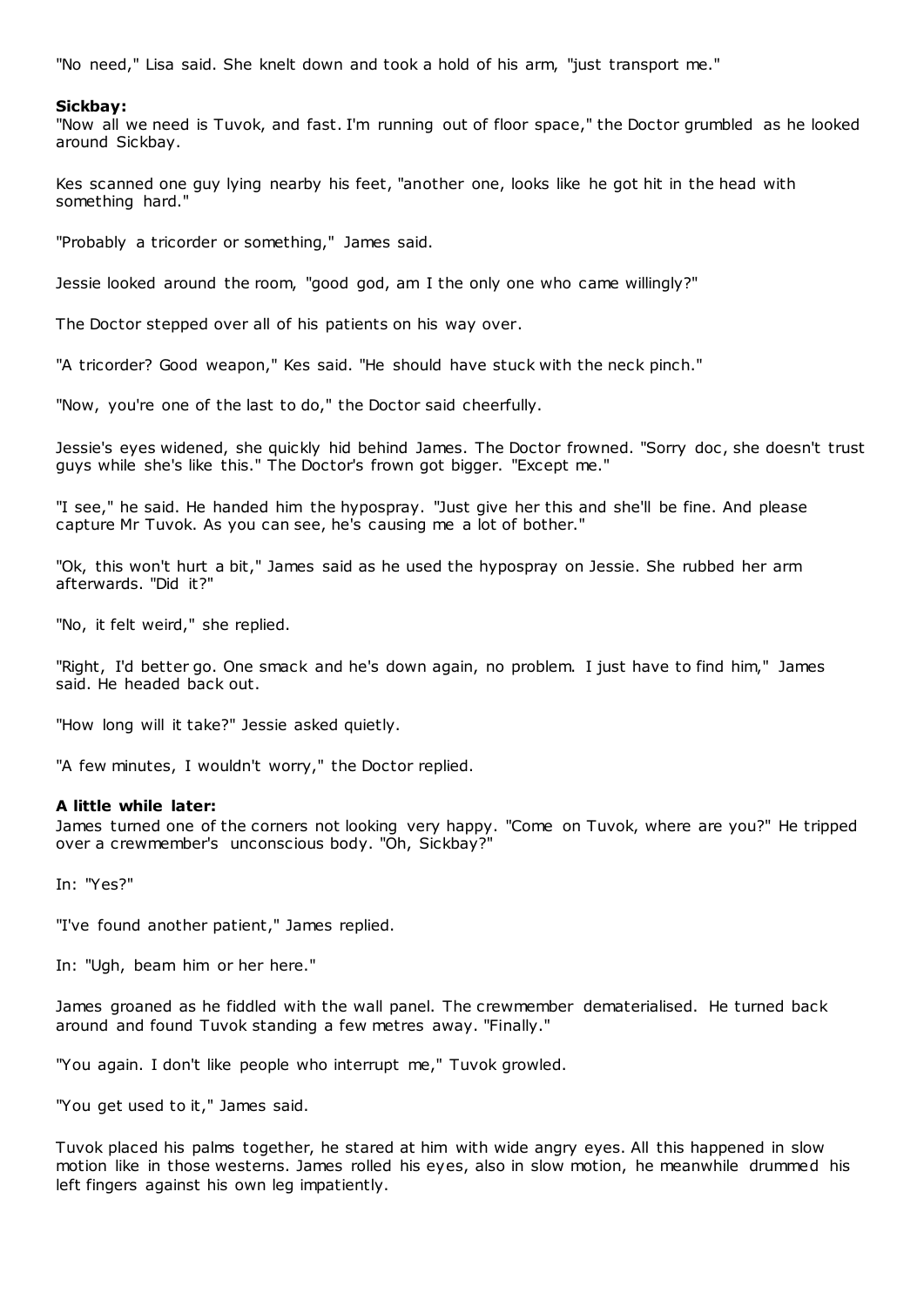Tuvok lowered his hands. He took in a deep breath before screaming madly, "aaaaaaaggghh!" He started running towards him, but he didn't move.

"Oh, good god," James muttered. At the last second he took one step to the left, Tuvok had just then leaped forward and instead he fell onto the ground.

"Owie," he said in a child like voice.

"Well that was fun, let's not do it again," James said as he knelt down. He pushed the hypospray into Tuvok's arm, then tapped his own commbadge. "Sickbay, I got him."

# **Sickbay**:

"Well that was sure strange," Jessie muttered as she glanced at her biobed mate, Danny.

"Yeah," she said. She glanced at James, who was standing nearby. "Sorry for threatening you with a groin kick."

"So you should be," James said.

Danny smiled sweetly, she slipped an arm around Jessie's shoulders. "I wouldn't do that to my Jess. I'll never do it again." Jessie just rolled her eyes, she glanced back at James smirking a little.

Ian walked over to the group, "sorry about that Dan."

"No, it's fine, you did what you had to," Danny said sweetly. "Just treat me to a free meal and we're even."

On the neighbouring biobed Kathryn woke up, she sat up with a groan. "Oh my god, what a headache. How much?"

Chakotay sighed as he moved closer to the biobed, "I don't want to know, Neelix will tell you."

Tuvok walked over, "Captain, Commander. I really should apologise for my behaviour. I advice that you relive me of duty immediately."

"Skiver," Danny commented.

"It's all right Tuvok. We all did things we didn't mean," Chakotay said. He glanced at James with a stony look on his face, then back at Kathryn.

"What did you do?" Danny asked.

"I just hit him," James replied.

"What happened to Damien and his crew, did they just leave?" Ian asked as Kes made her way over.

"He got nervous when I asked why they were helping us, and left. Obviously he's up to something, we'll find out what no doubt," Kes said.

Jessie sighed, "actually I've got a better question." Everyone turned to her. "If this was the Apple's doing, how come we haven't seen any of them?"

### **Meanwhile, the FDA ship:**

Damien sat down in his chair, "the plan is in motion. I can't believe how gullible they are. I told you it was genius."

"Not really, a villain already did something like this in another show so it wasn't your idea," Gareth pointed out.

"Don't be stupid. I'm Damien, Original and Genius are my middle names," Damien muttered.